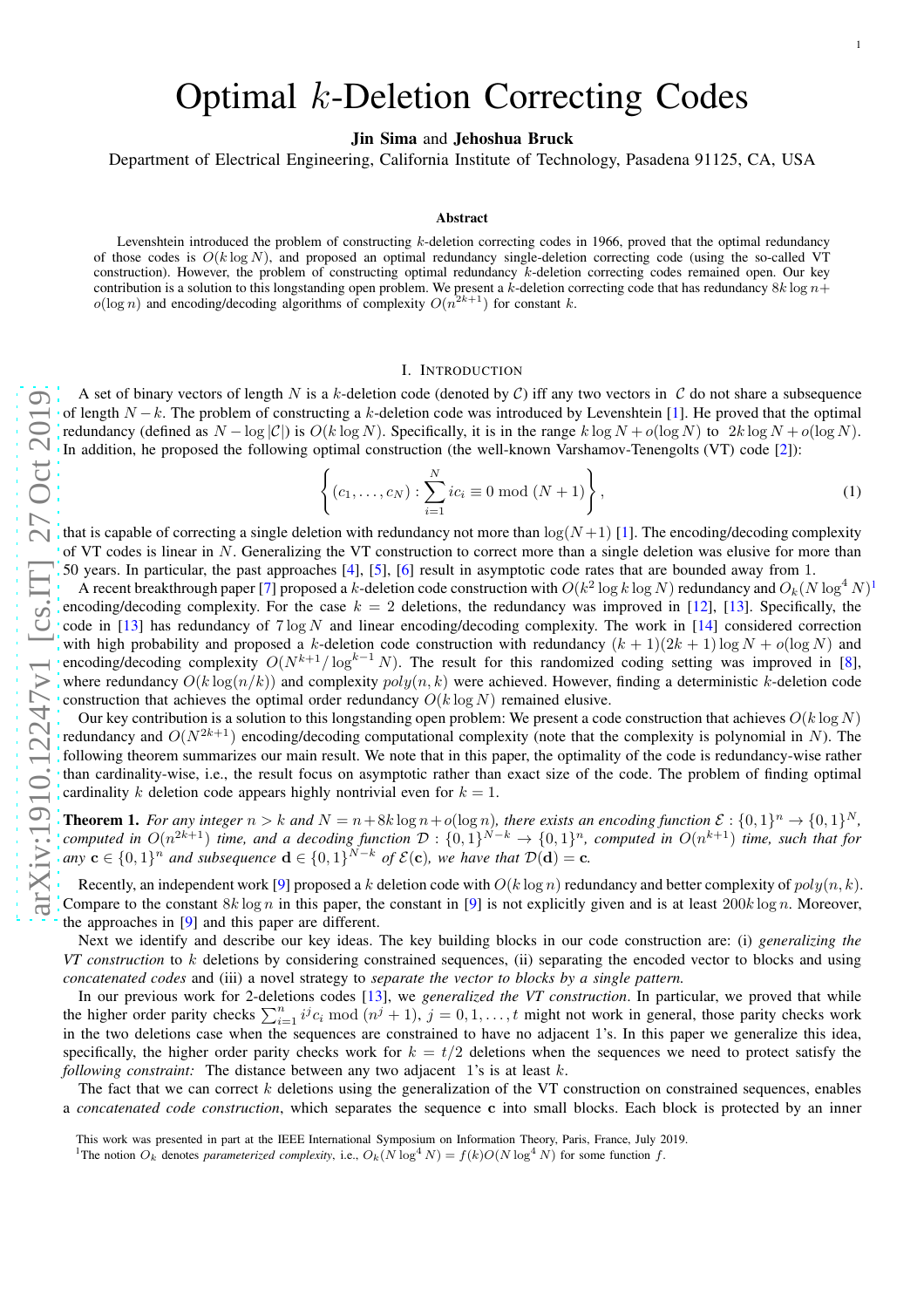code, usually a k-deletion code. All the blocks together are protected by an outer code, for example, a Reed-Solomon code. Separating and identifying the boundaries between blocks is one of the main challenges in the concatenated code construction. The work in  $[10]$ ,  $[11]$  resolved this issue by inserting markers between blocks. In [\[7\]](#page-11-5), an approach that uses occurrences of short subsequences, called patterns, as markers was proposed. The success of decoding in existing approaches requires that the patterns can not be destroyed or generated by  $k$  deletions  $\ell$  insertions.

Here, we improve the redundancy in [\[7\]](#page-11-5) by using *a single pattern to separate the blocks* and allowing it to be destroyed or generated by deletions / insertions. The pattern, which we call *synchronization pattern*, is a length  $3k + \lceil \log k \rceil + 4$ sequence  $\mathbf{a} = (a_1, \dots, a_{3k+[\log k]+4})$  satisfying

- $a_{3k+i} = 1$  for  $i \in [0, \lceil \log k \rceil + 4]$ , where  $[0, \lceil \log k \rceil + 4] = \{0, \ldots, \lceil \log k \rceil + 4\}.$
- There does not exist a  $j \in [1, 3k-1]$ , such that  $a_{j+i} = 1$  for  $i \in [0, \lceil \log k \rceil + 4]$ .

Namely, a *synchronization pattern* is a sequence that ends with  $\lceil \log k \rceil + 5$  consecutive 1's and no other 1 run with length  $\lceil \log k \rceil + 1$ 5 exists. For a sequence  $\mathbf{c} = (c_1, \ldots, c_n)$ , define a *synchronization vector*  $\mathbb{1}_{sync}(\mathbf{c}) \in \{0, 1\}^n$  by

$$
\mathbb{1}_{sync}(\mathbf{c})_i = \begin{cases} 1, & \text{if } (c_{i-3k+1}, c_{i-3k+2}, \dots, c_{i+\lceil \log k \rceil+4}) \text{ is a synchronization pattern,} \\ 0, & \text{else.} \end{cases}
$$

Note that  $\mathbb{1}_{sync}(\mathbf{c})_i = 0$  for  $i \in [1, 3k-1]$  and for  $i \in [n - \lceil \log k \rceil - 3, n]$ . It can be seen from the definition that any two consecutive 1 entries in  $\mathbb{1}_{\text{sync}}(c)$  have distance at least 3k.

Now we are ready to describe our construction that is a generalization of the VT code. Define the integer vectors

$$
\mathbf{m}^{(\ell)} \triangleq (1^{\ell}, 1^{\ell} + 2^{\ell}, \dots, \sum_{j=1}^{n} j^{\ell})
$$

for  $\ell \in [0,\ldots,6k]$ , where the *i*-th entry of  $\mathbf{m}^{(\ell)}$  is the sum of the  $\ell$ -th powers of the first *i* entries. Given a sequence  $\mathbf{c} \in \{0,1\}^n$ we compute a (VT like) redundancy of dimension  $6k + 1$  as follows:

$$
f(\mathbf{c})_{\ell} \triangleq \mathbf{c} \cdot \mathbf{m}^{(\ell)} \bmod 3kn^{\ell+1},\tag{2}
$$

for  $\ell \in [0, 6k]$ . It will be shown that the vector  $f(\mathbf{1}_{sync}(\mathbf{c}))$  helps protect the *synchronization vector*  $\mathbf{1}_{sync}(\mathbf{c})$  from k deletions in c.

The rest of the paper is organized as follows. Section [II](#page-1-0) provides an outline of our construction and some of the basic lemmas. Section [III](#page-2-0) presents our VT generalization for recovering the *synchronization vector*. Section [IV](#page-6-0) explains how to correct k deletions based on the *synchronization vector*, when the *synchronization patterns* appear frequently. Section [V](#page-7-0) describes an algorithm to transform a sequence into one with dense *synchronization patterns*. Section [VI](#page-10-0) presents the encoding and decoding of the code. Section [VII](#page-11-13) concludes the paper.

# II. OUTLINE AND PRELIMINARIES

<span id="page-1-0"></span>In this section we give an overview of the ingredients that constitute our code construction and the existing results that will be used. For a sequence  $c \in \{0,1\}^n$ , define its deletion ball  $B_k(c)$  as the collection of sequences that share a length  $n - k$ subsequence with c. We first present a lemma showing that the *synchronization vector*  $\mathbb{1}_{sync}$ (c) can be recovered from k deletions with the help of  $f(\mathbb{1}_{sync}(\mathbf{c}))$ . Its proof will be given in Section [III-A.](#page-6-1)

<span id="page-1-1"></span>**Lemma 1.** For integers n and k and sequences **c**, **c'**, if **c'**  $\in B_k(\mathbf{c})$  and  $f(\mathbb{1}_{sync}(\mathbf{c})) = f(\mathbb{1}_{sync}(\mathbf{c}'))$ , then  $\mathbb{1}_{sync}(\mathbf{c}) = \mathbb{1}_{sync}(\mathbf{c}')$ .

Lemma [1](#page-1-1) implies that  $\mathbb{1}_{sync}(\mathbf{c})$  can be protected using  $O(k^2 \log n)$  bit redundancy  $f(\mathbb{1}_{sync}(\mathbf{c}))$ . To further reduce the redundancy and get it down to  $O(k \log n)$ , we apply modulo operations on  $f(\mathbb{1}_{sync}(\mathbf{c}))$ . For an integer vector  $\mathbf{v} = (v_0, \dots, v_{6k})$ that satisfies  $0 \le v_e < 3kn^{e+1}$ ,  $e \in [0, 6k]$ , let

<span id="page-1-3"></span>
$$
M(\mathbf{v}) = \sum_{e=0}^{6k} v_e \prod_{i=0}^{e-1} 3kn^{i+1}
$$
 (3)

be a one-to-one mapping that maps the vector v into an integer  $M(\mathbf{v}) \in [0, (3k)^{6k+1}n^{(3k+1)(6k+1)} - 1]$ . Then we have the following lemma, which will be proved in Section [III-B.](#page-6-2)

<span id="page-1-2"></span>**Lemma 2.** For integers n and k, there exists a function  $p:\{0,1\}^n \to [1,2^{2k \log n + o(\log n)}]$ , such that if  $M(f(\mathbb{1}_{sync}(\mathbf{c}))) \equiv$  $M(f(\mathbb{1}_{sync}(\mathbf{c}'))) \bmod p(\mathbf{c})$  for two sequences  $\mathbf{c} \in \{0,1\}^n$  and  $\mathbf{c}' \in B_k(\mathbf{c})$ , then  $\mathbb{1}_{sync}(\mathbf{c}) = \mathbb{1}_{sync}(\mathbf{c}')$ . Hence if

$$
(M(f(\mathbb{1}_{sync}(\mathbf{c})))\bmod p(\mathbf{c}), p(\mathbf{c})) = (M(f(\mathbb{1}_{sync}(\mathbf{c}')))\bmod p(\mathbf{c}'), p(\mathbf{c}'))
$$

and  $\mathbf{c}' \in B_k(\mathbf{c})$ , we have that  $\mathbb{1}_{sync}(\mathbf{c}) = \mathbb{1}_{sync}(\mathbf{c}')$ .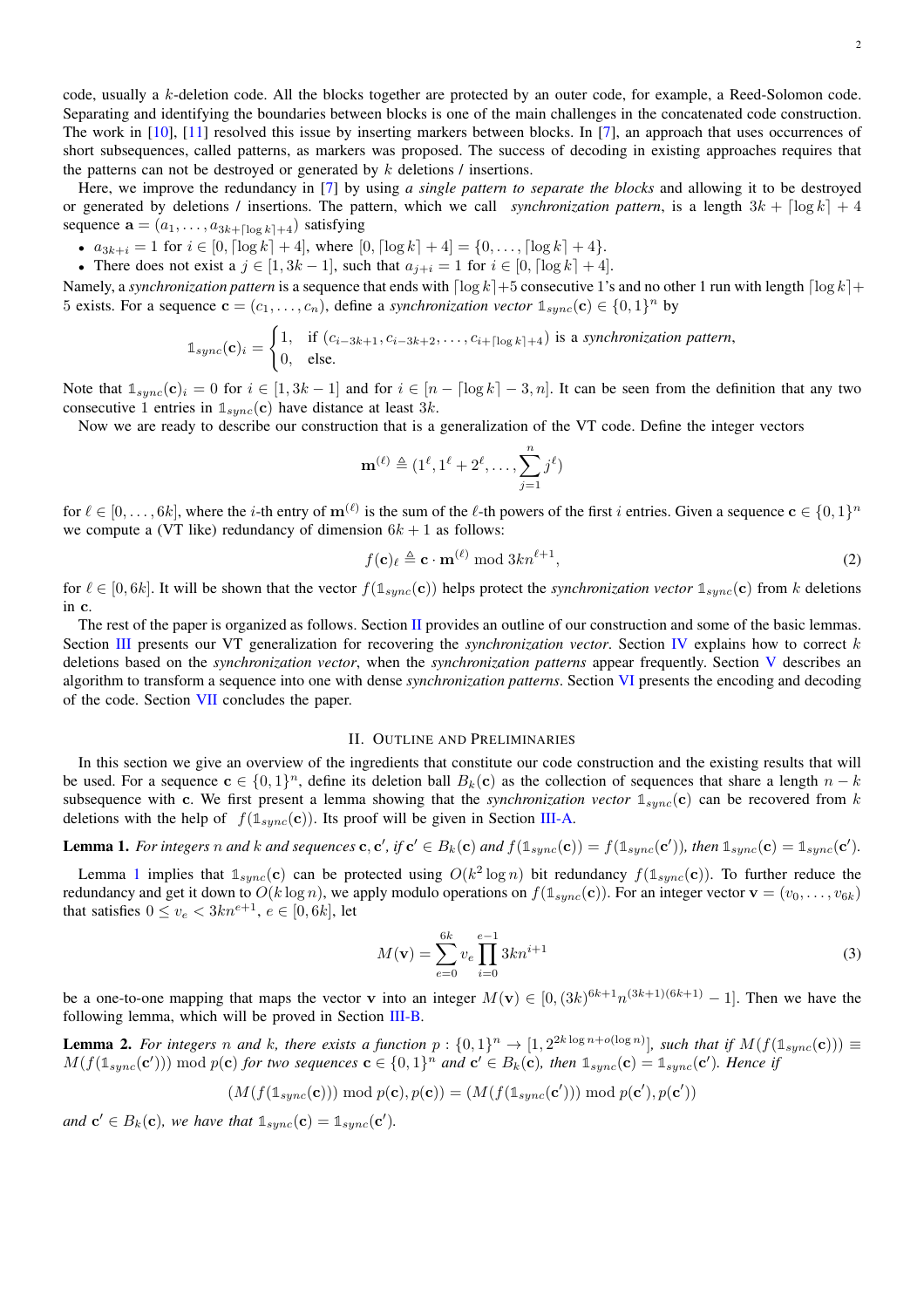Lemma [2](#page-1-2) presents a  $4k \log n + o(\log n)$  bit hash for correcting  $\mathbb{1}_{sync}(\mathbf{c})$ . With the knowledge of the *synchronization vector*  $\mathbb{1}_{\text{sum}}(c)$ , the next lemma shows that the sequence c can be further recovered using another  $4k \log + o(\log n)$  bit hash, when c satisfies a "k *dense*" property. The proof of Lemma [3](#page-2-1) will be given in Section [IV.](#page-6-0)

A sequence  $c \in \{0,1\}^n$  is said to be k *dense* if the lengths of the 0 runs in  $\mathbb{1}_{sync}(c)$  is at most

 $L \triangleq (\lceil \log k \rceil + 5)2^{\lceil \log k \rceil + 9} \lceil \log n \rceil + (3k + \lceil \log k \rceil + 4) (\lceil \log n \rceil + 9 + \lceil \log k \rceil).$ 

For k dense c, the distance between two consecutive 1 entries in  $\mathbb{1}_{\text{sumc}}(c)$  is at most  $L + 1$ .

<span id="page-2-1"></span>**Lemma 3.** For integers k and  $n > k$ , there exists a function  $Hash_k: \{0,1\}^n \to \{0,1\}^{4k \log n + o(\log n)}$ , such that every k dense *sequence*  $c \in \{0,1\}^n$  *can be recovered, given its* synchronization vector  $\mathbb{1}_{sync}(c)$ *, its length*  $n - k$  *subsequence* **d**, *and*  $Hash_k(c)$ *.* 

Finally, to encode for arbitrary sequence  $c \in \{0,1\}^n$ , a mapping that transforms any sequence to a k *dense* sequence is given in the following lemma. The details will be given in Section [V-A.](#page-9-0)

<span id="page-2-5"></span>**Lemma 4.** For integers k and  $n > k$ , there exists a map  $T : \{0,1\}^n \to \{0,1\}^{n+3k+3\lceil \log k \rceil+15}$ , computable in  $poly(n, k)$ *time, such that*  $T(c)$  *is a* k dense *sequence* for  $c \in \{0,1\}^n$ . Moreover, the *sequence* **c** *can be recovered from*  $T(c)$ *.* 

The next lemmas are from existing results. Lemma [5](#page-2-2) gives a  $k$  deletion correcting hash function for short sequences. It is an extension of the result in [\[7\]](#page-11-5). Lemma [6](#page-2-3) is a slight variation of the result in [\[1\]](#page-11-0). It shows the equivalence between correcting deletions and correcting deletions and insertions. Lemma [7](#page-2-4) (See [\[15\]](#page-11-14)) gives an upper bound on the number of divisors of a positive integer n. Lemma [6](#page-2-3) and Lemma [7](#page-2-4) will be used in proving Lemma [2.](#page-1-2)

# <span id="page-2-2"></span>**Lemma 5.** Let k be a fixed integer. For integers w and n, there exists a hash function  $H: \{0,1\}^w \to$

 $\{0,1\}^{\lceil (w/\lceil \log n \rceil) \rceil (2k \log \log n + O(1))}$ , computable in  $O_k((w/\log n)n \log^{2k} n)$  time, such that any sequence  $\mathbf{c} \in \{0,1\}^w$  can be *recovered from its length*  $w - k$  *subsequence* **d** *and the hash*  $H(c)$ *.* 

*Proof.* We first show that there exists a hash function  $H': \{0,1\}^{\lceil \log n \rceil} \to \{0,1\}^{2k \log \log n + O(1)}$ , computable in  $O_k(n \log^{2k} n)$ time, that protects a sequence  $\mathbf{c}' \in \{0,1\}^{\lceil \log n \rceil}$  from k deletions. Note that  $|B_k(\mathbf{c}')| \leq {\lceil \log n \rceil}^2 k \leq 2 \lceil \log n \rceil^{2k}$ . Hence it suffices to use brute force and assign hash values for each possible  $c'$ , and compare with all sequences in  $B_k(c')$ . The total complexity is  $O_k(n \log^{2k} n)$  and the size of the hash value  $H(c')$  is  $\log(|B_k(c')| + 1) \leq 2k \log \log n + O(1)$ .

Now split c into  $\lceil (w/[\log n]) \rceil$  blocks  $c_{(i-1)\lceil \log n \rceil+1}, \ldots, c_{i\lceil \log n \rceil}, i \in [1, \lceil (w/[\log n] \rceil)]$  of length  $\lceil \log n \rceil$ . If the length of the last block is less than  $\lceil \log n \rceil$ , add zeros to the end of the last block such that its length is  $\lceil \log n \rceil$ . Assign a hash value  $\mathbf{h}_i = H'((c_{(i-1)\lceil \log n \rceil + 1}, \ldots, c_{i\lceil \log n \rceil}))$ ,  $i \in [1, \lceil (w/\lceil \log n \rceil) \rceil]$  for each block. Let  $H(\mathbf{c}) = (\mathbf{h}_1, \ldots, \mathbf{h}_{\lceil (w/\lceil \log n \rceil) \rceil})$ be the concatenation of  $\mathbf{h}_i$  for  $i \in [1, \lceil (w/\lceil \log n \rceil) \rceil]$ . The length of  $H(\mathbf{c})$  is  $\lceil (w/\lceil \log n \rceil) \rceil (2k \log \log n + O(1))$  and the complexity of  $H(c)$  is  $O_k((w/\log n)n \log^{2k} n)$ 

Let d be a length  $n - k$  subsequence of c. Then  $d_{(i-1)\lceil \log n \rceil + 1}, \ldots, d_{i\lceil \log n \rceil - k}$  is a length  $\lceil \log n \rceil - k$  subsequence of the block  $c_{(i-1)\lceil \log n \rceil+1}, \ldots, c_{i\lceil \log n \rceil}$ . Hence the i-th block  $c_{(i-1)\lceil \log n \rceil+1}, \ldots, c_{i\lceil \log n \rceil}$  can be recovered from  $\mathbf{h}_i$  and  $d_{(i-1)\lceil \log n \rceil+1}, \ldots, d_{i\lceil \log n \rceil-k}$ . Therefore, c can be recovered given d and  $H(c)$  and the proof is done.  $\Box$ 

<span id="page-2-3"></span>**Lemma 6.** Let r, s, and k be integers satisfying  $r+s \leq k$ . For sequences  $c, c' \in \{0,1\}^n$ , if  $c'$  and  $c$  share a common resulting *sequence after*  $r$  *deletions and*  $s$  *insertions in both, then*  $c' \in B_k(c)$ *.* 

<span id="page-2-4"></span>**Lemma 7.** For a positive integer  $n \geq 3$ , the number of divisors of n is upper bounded by  $2^{1.6 \ln n / (\ln \ln n)}$ .

<span id="page-2-0"></span>The proofs of Lemma [1,](#page-1-1) Lemma [2,](#page-1-2) Lemma [3,](#page-2-1) and Lemma [4](#page-2-5) rely on several propositions that will be presented in the next sections. For convenience, a dependency graph for the theorem, lemmas and propositions is given in Fig. [1.](#page-3-0)

#### III. PROTECTING THE SYNCHRONIZATION VECTORS

In this section we present a hash function to protect the synchronization vector  $\mathbb{1}_{\text{sync}}(c)$  from k deletions and prove Lemma [2.](#page-1-2) We first prove Lemma [1,](#page-1-1) based on Proposition [1](#page-2-6) and Proposition [2.](#page-3-1) In Proposition 1 we present a bound on the radius of the  $B_k$  ball for the synchronization vector. In Proposition [2,](#page-3-1) we prove that the higher order parity check helps correct multiple deletions for sequences in which the distance between two consecutive 1's is at least 3k. Since  $\mathbb{1}_{sync}(\mathbf{c})$  is such a sequence, we conclude that the higher order parity check helps recover  $\mathbb{1}_{sync}(c)$ . After proving Lemma [1,](#page-1-1) we finally use Lemma [7](#page-2-4) to further compress the size of the hash function that protects  $\mathbb{1}_{\text{sum}}(c)$  and thus prove Lemma [2.](#page-1-2)

# <span id="page-2-6"></span>**Proposition 1.** For  $\mathbf{c}, \mathbf{c}' \in \{0, 1\}^n$ , if  $\mathbf{c}' \in B_k(\mathbf{c})$ , then  $\mathbb{1}_{sync}(\mathbf{c}') \in B_{3k}(\mathbb{1}_{sync}(\mathbf{c}))$ .

*Proof.* Since  $c' \in B_k(c)$ , the sequences c' and c share a common subsequence after k deletions in both. We now show that a single deletion in c causes at most two deletions and one insertion in its *synchronization vector*  $\mathbb{1}_{\text{sum}}(c)$ . We first show that a deletion in c can destroy or generate at most 1 *synchronization pattern*. This is because the deletion occurs within the *synchronization pattern* destroyed or generated. Otherwise the *synchronization pattern* is not destroyed or generated by the deletion. Therefore, we need to consider four cases in total. Let d' be the subsequence of c after a single deletion.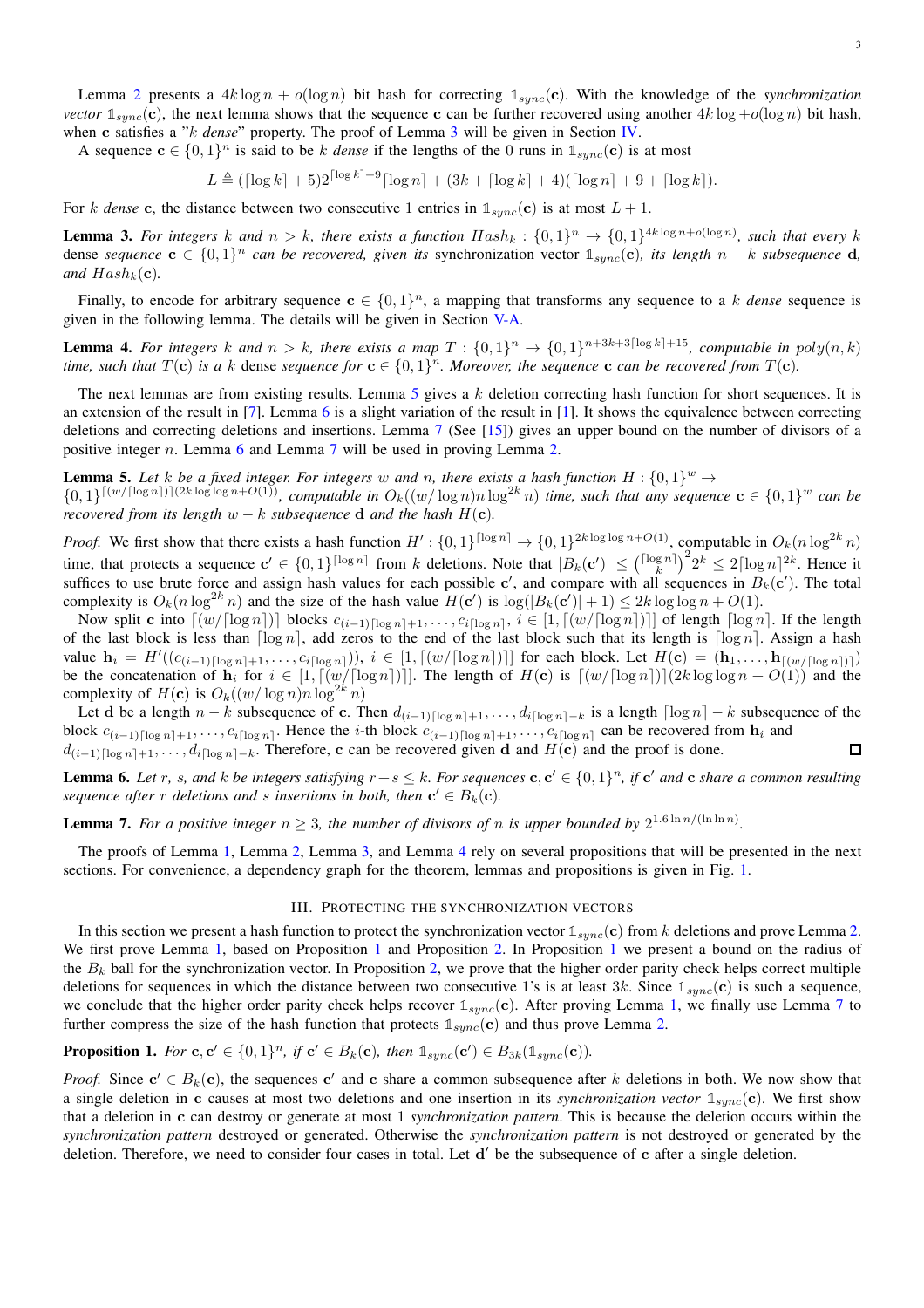

4

<span id="page-3-0"></span>Fig. 1. Dependencies of the claims in the paper.

- 1) The deletion destroys a *synchronization pattern*  $(c_{i+1}, \ldots, c_{i+3k+[log k]+4})$  for some *i* and no *synchronization pattern* is generated. Then the sequence  $\mathbb{1}_{sync}(\mathbf{d}')$  can be obtained by deleting the 1 entry  $\mathbb{1}_{sync}(\mathbf{c})_{i+3k}$  in  $\mathbb{1}_{sync}(\mathbf{c})$ .
- 2) The deletion generates a new *synchronization pattern*  $(c'_{i'+1}, \ldots, c'_{i'+3k+[\log k]+4})$  for some i' and destroys a *synchronization pattern*  $(c_{i+1}, \ldots, c_{i+3k+[\log k]+4})$ . The sequence  $\mathbb{1}_{sync}(d')$  can be obtained by deleting the 1 entry  $\mathbb{1}_{sync}(c)_{i+3k+[\log k]+4}$ . and the 0 entry  $\mathbb{1}_{sync}(\mathbf{c})_{i+3k-1}$  in  $\mathbb{1}_{sync}(\mathbf{c})$  and inserting a 1 entry at  $\mathbb{1}_{sync}(\mathbf{c})_{i'+3k}$ .
- 3) The deletion generates a new *synchronization pattern*  $(c'_{i'+1}, \ldots, c'_{i'+3k+[\log k]+4})$  for some i' and no *synchronization* pattern is destroyed. Then the  $\mathbb{1}_{sync}(d')$  can be obtained by deleting two 0 entries  $\mathbb{1}_{sync}(c)_{i'+3k}$  and  $\mathbb{1}_{sync}(c)_{i'+3k+1}$ in  $\mathbb{1}_{sync}(\mathbf{c})$  and inserting a 1 entry at  $\mathbb{1}_{sync}(\mathbf{c})_{i'+3k}$ .
- 4) No *synchronization pattern* is generated or destroyed. Then  $\mathbb{1}_{sync}(d')$  can be obtained by deleting a 0 entry  $\mathbb{1}_{sync}(c)_j$ , where  $j$  is the location of the deletion.

In a summary, in each of the above cases, a single deletion in c causes at most two deletions and one insertion in  $\mathbb{1}_{\text{sunc}}(c)$ . Hence k deletions in c and c' cause at most  $2k$  deletions and k insertions in  $\mathbb{1}_{sync}(c)$  and  $\mathbb{1}_{sync}(c')$  respectively. According to Lemma [6,](#page-2-3) we have that  $\mathbb{1}_{sync}(\mathbf{c}') \in B_{3k}(\mathbb{1}_{sync}(\mathbf{c}))$  $\mathbb{1}_{sync}(\mathbf{c}') \in B_{3k}(\mathbb{1}_{sync}(\mathbf{c}))$  $\mathbb{1}_{sync}(\mathbf{c}') \in B_{3k}(\mathbb{1}_{sync}(\mathbf{c}))$  when  $\mathbf{c}' \in B_k(\mathbf{c})$ . Hence Proposition 1 is proved.  $\Box$ 

Let  $\mathcal{R}_m$  be the set of length n sequences in which the 0 runs have length at least  $m-1$ , meaning that any two consecutive 1 entries in a sequence  $c \in \mathcal{R}_m$  have distance at least m.

<span id="page-3-1"></span>**Proposition 2.** For  $c, c' \in \mathcal{R}_{3k}$ , if  $c' \in B_{3k}(c)$  and  $c \cdot m^{(e)} = c' \cdot m^{(e)}$  (recall that  $f(c)_e = c \cdot m^{(e)} \mod 3kn^{e+1}$ ) *for*  $e \in [0, 6k]$ *, then*  $\mathbf{c} = \mathbf{c}'$ *.* 

*Proof.* We first compute the difference  $\mathbf{c} \cdot \mathbf{m}^{(e)} - \mathbf{c}' \cdot \mathbf{m}^{(e)}$ . Since  $\mathbf{c}' \in B_{3k}(\mathbf{c})$ , there exist two subsets  $\boldsymbol{\delta} = {\delta_1, \ldots, \delta_{3k}} \subset$  $\{1,\ldots,n\}$  and  $\delta' = \{\delta'_1,\ldots,\delta'_{3k}\}\subset\{1,\ldots,n\}$  such that deleting bits with indices  $\delta$  and  $\delta'$  respectively from c and c' result in the same length  $n-3k$  subsequence, i.e.,  $(c_i : i \notin \delta) = (c'_i : i \notin \delta')$ . Let  $\Delta = \{i : c_i = 1\}$  and  $\Delta' = \{i : c'_i = 1\}$  be the indices of 1 entries in c and c' respectively. Let  $S_1 = \Delta \cap \delta$  be the indices of 1 entries that are deleted in c. Then  $S_1^c = \Delta \cap ([1, n] \setminus \delta)$ denotes the indices of 1 entries that are not deleted. Similarly let  $S_2 = \Delta' \cap \delta'$  and  $S_2^c = \Delta' \cap ([1, n] \setminus \delta')$  be the indices of 1 entries that are deleted and not in c' respectively. Let the elements in  $\delta \cup \delta'$  be ordered by  $1 \leq p_1 \leq p_2 \leq \ldots \leq p_{6k} \leq n$ .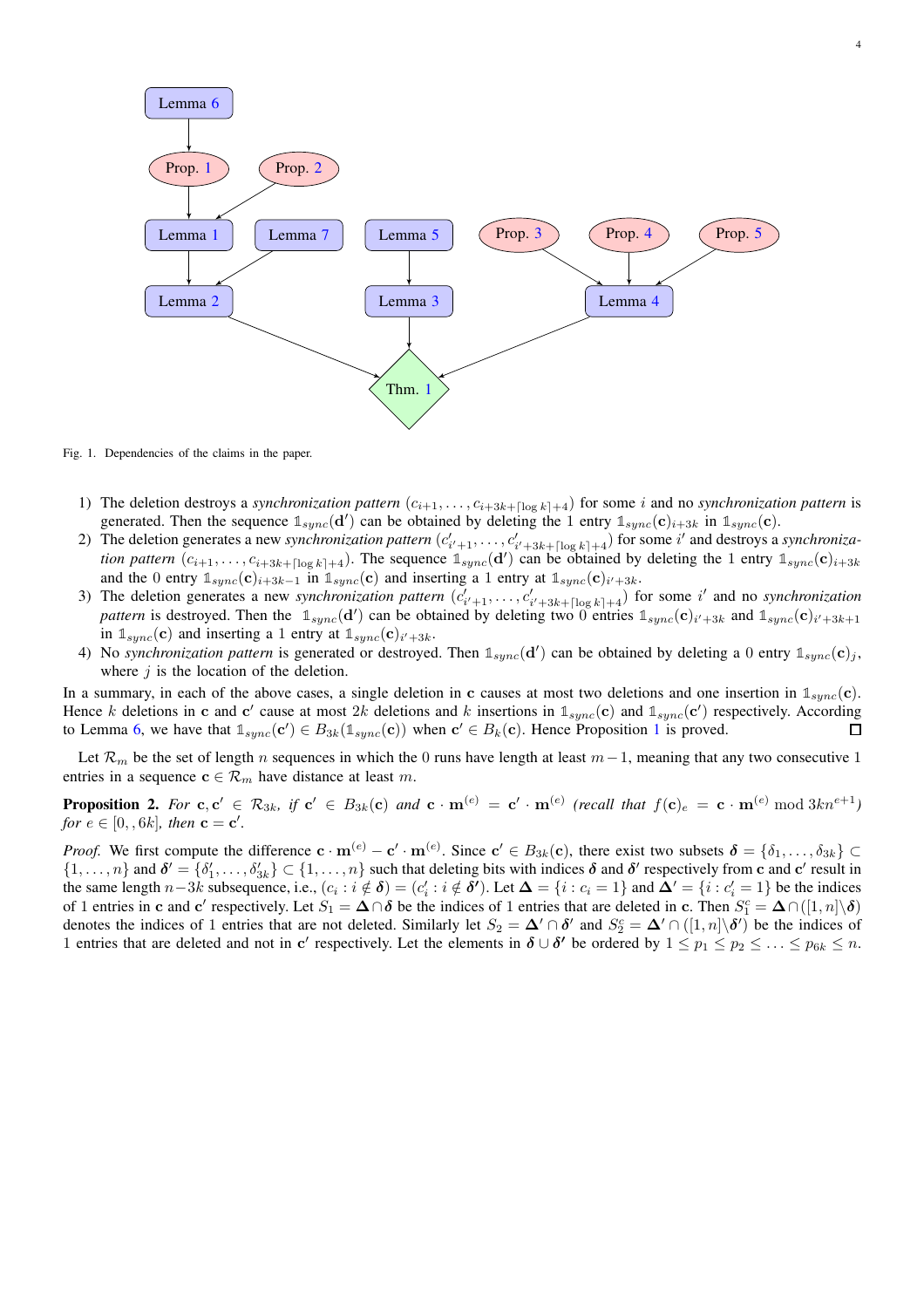Denoting  $p_0 = 0$  and  $p_{6k+1} = n$ , we have that

$$
\mathbf{c} \cdot \mathbf{m}^{(e)} - \mathbf{c}' \cdot \mathbf{m}^{(e)} = \sum_{\ell \in \Delta} \mathbf{m}_{\ell}^{(e)} - \sum_{\ell \in \Delta'} \mathbf{m}_{\ell}^{(e)}
$$
\n
$$
= \sum_{\ell \in \Delta} (\sum_{i=1}^{\ell} i^{e}) - \sum_{\ell \in \Delta'} (\sum_{i=1}^{\ell} i^{e})
$$
\n
$$
= \sum_{i=1}^{n} (\sum_{\ell \in \Delta \cap [i,n]} i^{e}) - \sum_{i=1}^{n} (\sum_{\ell \in \Delta' \cap [i,n]} i^{e})
$$
\n
$$
= \sum_{i=1}^{n} (|\Delta \cap [i,n]| - |\Delta' \cap [i,n]|) i^{e}
$$
\n
$$
= \sum_{i=1}^{n} (|S_{1} \cap [i,n]| + |S_{1}^{c} \cap [i,n]| - |S_{2} \cap [i,n]| - |S_{2}^{c} \cap [i,n]|) i^{e}
$$
\n
$$
= \sum_{j=0}^{6k} \sum_{i=p_{j}+1}^{p_{j+1}} (|S_{1} \cap [i,n]| - |S_{2} \cap [i,n]| + |S_{1}^{c} \cap [i,n]| - |S_{2}^{c} \cap [i,n]|) i^{e}
$$
\n
$$
\stackrel{(1)}{=} \sum_{j=0}^{6k} \sum_{i=p_{j}+1}^{p_{j+1}} (|S_{1} \cap [p_{j+1},n]| - |S_{2} \cap [p_{j+1},n]| + |S_{1}^{c} \cap [i,n]| - |S_{2}^{c} \cap [i,n]|) i^{e}, \tag{4}
$$

where (1) holds since there is no 1 entry in interval  $(p_i, p_{i+1})$ . In the following we show

- 1)  $-1 \leq |S_1^c \cap [i, n]| |S_2^c \cap [i, n]| \leq 1$  for  $i \in [1, n]$ .
- 2) For each interval  $(p_j, p_{j+1}], j = 0, \ldots, 6k$ , we have either  $|S_1^c \cap [i,n]| |S_2^c \cap [i,n]| \leq 0$  for all  $i \in (p_j, p_{j+1}]$  or  $|S_1^c \cap [i, n]| - |S_2^c \cap [i, n]| \ge 0$  for all  $i \in (p_j, p_{j+1}].$

*Proof of (1)*: Since deleting bits with indices  $\delta$  in c and deleting bits with indices  $\delta'$  in c' result in the same subsequence. Hence for every  $i \in S_1^c$ , there is a unique corresponding index  $i' \in S_2^c$  such that the two 1 entries  $c_i$  and  $c'_{i'}$  end in the same location after deletions, i.e.,  $i - |\delta \cap [1, i - 1]| = i' - |\delta' \cap [1, i' - 1]|$ . This implies that  $|i' - i| \leq 3k$ . Fix integers i and i'. Then by definition of i and i', for every  $x \in S_1^c \cap [i+1, n]$  there is a unique corresponding  $y \in S_2^c \cap [i'+, n]$  such that the two 1 entries  $c_x$  and  $c'_y$  end in the same location after deletions. Hence we have that  $|S_1^c \cap [i+1, n]| = |S_2^c \cap [i'+1, n]|$  and that  $|S_1^c \cap [i, n]| = |S_2^c \cap [i', n]|$ . Without loss of generality assume that  $i' \geq i$ . Then,

<span id="page-4-1"></span>
$$
|S_1^c \cap [i, n]| - |S_2^c \cap [i, n]| = |S_1^c \cap [i, n]| - |S_2^c \cap [i', n]| - |S_2^c \cap [i+1, i']|
$$
  
= -|S\_2^c \cap [i+1, i']|  

$$
\overset{(a)}{\geq} -|S_2^c \cap [i+1, i+3k]|
$$
  

$$
\overset{(b)}{\geq} -1,
$$

where (a) follows from the fact that  $|i'-i| \leq 3k$  and (b) follows from the fact that  $c, c' \in \mathcal{R}_{3k}$ . Similarly, when  $i' \leq i$ , we have that  $|S_1^c \cap [i, n]| - |S_2^c \cap [i, n]| \leq 1$ . This completes the proof of (1)

We now prove (2) by contradiction. Supposed on the contrary, there exist  $i_1, i_2 \in (p_j, p_{j+1}]$  such that  $i_1 < i_2$  and

$$
(|S_1^c \cap [i_1,n]|-|S_2^c \cap [i_1,n]|)(|S_1^c \cap [i_2,n]|-|S_2^c \cap [i_2,n]|)<0
$$

By symmetry it can be assumed that  $|S_1^c \cap [i_1, n]| - |S_2^c \cap [i_1, n] = -1$  and  $|S_1^c \cap [i_2, n]| - |S_2^c \cap [i_2, n]| = 1$ . Note that  $|S_1^c| = |S_2^c|$ and there exists a one-to-one correspondence between the elements in  $S_1^c$  and the elements in  $S_2^c$ . Hence from  $|S_1^c \cap [i_1, n]|$  –  $|S_2^c \cap [i_1, n] = -1$ , there exist two integers  $x \in S_1^c \cap [i_1 - 1, n]$  and  $y \in S_2^c \cap [i_1, n]$  such that the two 1 entries  $c_x$  and  $c'_y$  are in the same location after deletions, i.e.,  $x - |\delta \cap [1, x - 1]| = y - |\delta' \cap [1, y - 1]|$ . Therefore, we have that

$$
i_1 - |\delta \cap [1, i_1 - 1]| > i_1 - 1 - |\delta \cap [1, i_1 - 1]|
$$
  
\n
$$
\geq x - |\delta \cap [1, x - 1]|
$$
  
\n
$$
= y - |\delta' \cap [1, y - 1]|
$$
  
\n
$$
\geq i_1 - |\delta' \cap [1, i_1 - 1]|,
$$

which implies that

<span id="page-4-0"></span>
$$
|\delta \cap [1, i_1 - 1]| < |\delta' \cap [1, i_1 - 1]|. \tag{5}
$$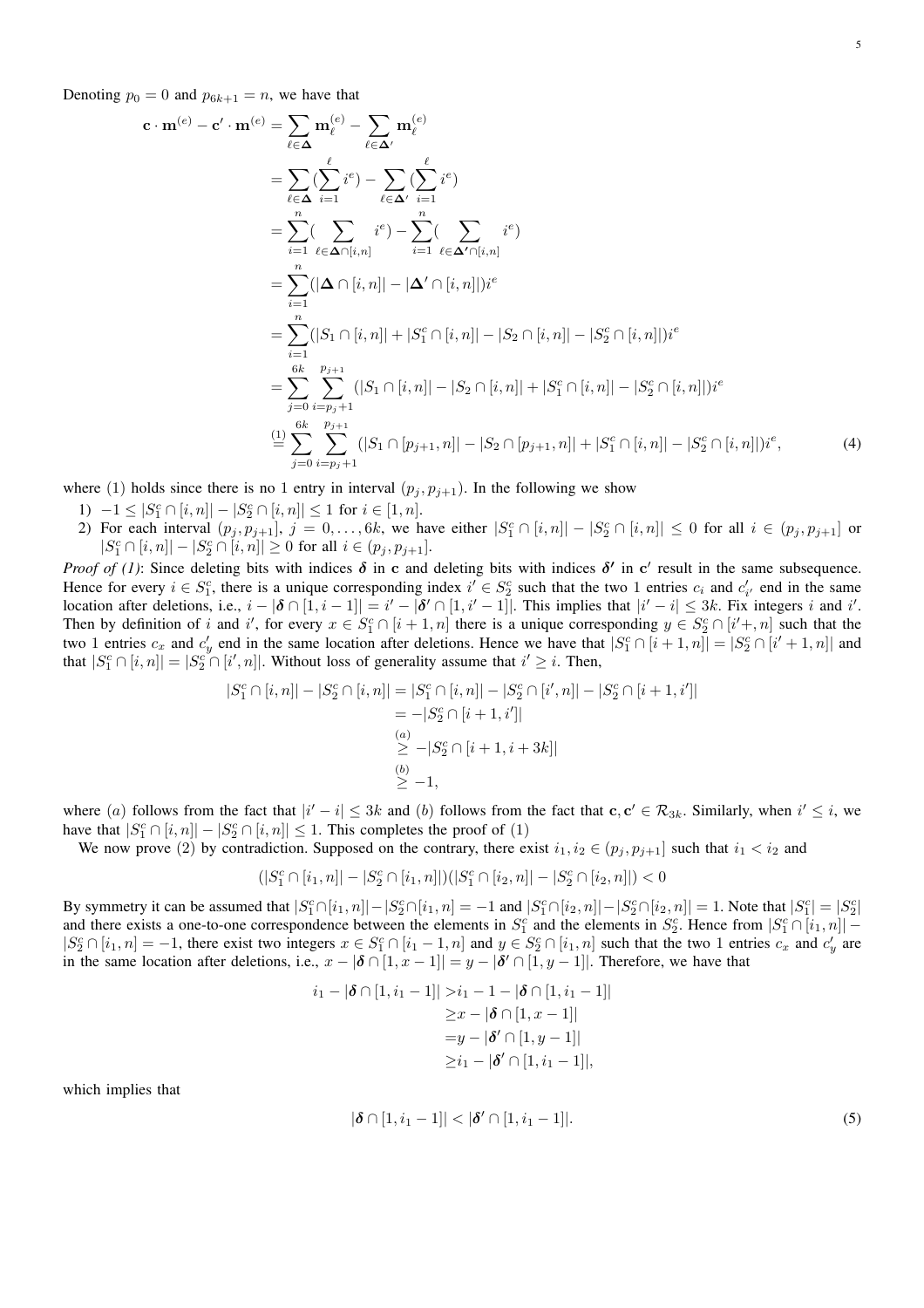Similarly, from  $|S_1^c \cap [i_2, n]| - |S_2^c \cap [i_2, n]| = 1$  we have that

<span id="page-5-1"></span><span id="page-5-0"></span>
$$
|\delta \cap [1, i_2 - 1]| > |\delta' \cap [1, i_2 - 1]|. \tag{6}
$$

Eq.  $(5)$  and Eq.  $(6)$  implies that

$$
|\boldsymbol{\delta} \cap [1, i_2 - 1]| - |\boldsymbol{\delta} \cap [1, i_1 - 1]| \geq |\boldsymbol{\delta}' \cap [1, i_2 - 1]| + 1 - |\boldsymbol{\delta}' \cap [1, i_1 - 1]| + 1
$$
  
\n
$$
\geq 2.
$$
 (7)

However, since  $i_1, i_2 \in (p_j, p_{j+1}]$ , we have that  $|\boldsymbol{\delta} \cap [1, i_1]| = |\boldsymbol{\delta} \cap [1, i_2 - 1]|$  and  $|\boldsymbol{\delta}' \cap [1, i_1]| = |\boldsymbol{\delta}' \cap [1, i_2 - 1]|$ , which implies that

$$
|\boldsymbol{\delta} \cap [1, i_2 - 1]| - |\boldsymbol{\delta} \cap [1, i_1 - 1]| \leq |\boldsymbol{\delta} \cap [1, i_2 - 1]| - |\boldsymbol{\delta} \cap [1, i_1]| + 1
$$
  
=1.

contradicting to Eq. [\(7\)](#page-5-1). Hence there do not exist different integers  $i_1, i_2 \in (p_i, p_{i+1}]$  such that

$$
(|S_1^c \cap [i_1, n]| - |S_2^c \cap [i_1, n]|)(|S_1^c \cap [i_2, n]| - |S_2^c \cap [i_2, n]|) < 0.
$$

Hence (2) is proved.

Denote

$$
s_i \triangleq |S_1 \cap [i, n]| - |S_2 \cap [i, n]| + |S_1^c \cap [i, n]| - |S_2^c \cap [i, n]|
$$

Note that  $|S_1 \cap [i, n]| - |S_2 \cap [i, n]| = |S_1 \cap [p_{j+1}, n]| - |S_2 \cap [p_{j+1}, n]|$  for  $i \in (p_j, p_{j+1}]$ . Hence from (1) and (2) it follows that for each interval  $(p_j, p_{j+1}], j \in \{0, \ldots, 6k\}$ , either  $s_i \geq 0$  for all  $i \in (p_j, p_{j+1}]$  or  $s_i \leq 0$  for all  $i \in (p_j, p_{j+1}]$ . Let  $\mathbf{x} = (x_0, ..., x_{6k}) \in \{-1, 1\}^{6k+1}$  be a vector defined by

$$
x_i = \begin{cases} -1, & \text{if } s_j < 0 \text{ for some } j \in (p_i, p_{i+1}] \\ 1, & \text{else.} \end{cases}.
$$

Then from Eq. [\(4\)](#page-4-1) we have that

$$
\mathbf{c} \cdot \mathbf{m}^{(e)} - \mathbf{c}' \cdot \mathbf{m}^{(e)} = \sum_{j=0}^{6k} \left( \sum_{i=p_j+1}^{p_{j+1}} |s_i| i^e \right) x_j \tag{8}
$$

Let A be a  $6k+1 \times 6k+1$  matrix with entries defined by  $A_{e,j} = \sum_{i=p_j-1+1}^{p_j} |s_i|^{i} e^{-1}$  for  $e, j \in \{1, ..., 6k+1\}$ . If  $\mathbf{c} \cdot \mathbf{m}^{(e)} =$  ${\bf c}' \cdot {\bf m}^{(e)}$  for  $e \in [0, 6k]$ , we have the following linear equation

$$
A\boldsymbol{x} = \begin{bmatrix} \sum_{i=p_0+1}^{p_1} |s_i|i^0 & \cdots & \sum_{i=p_{6k}+1}^{p_{6k+1}} |s_i|i^0 \\ \vdots & \ddots & \vdots \\ \sum_{i=p_0+1}^{p_1} |s_i|i^{6k} & \cdots & \sum_{i=p_{6k}+1}^{p_{6k+1}} |s_i|i^{6k} \end{bmatrix} \begin{bmatrix} x_0 \\ \vdots \\ x_{6k} \end{bmatrix} = 0
$$
 (9)

We show that this is impossible unless A is a zero matrix. Suppose on the contrary that A is nonzero, let  $j_1 < \ldots < j_Q$  be the indices of all nonzero columns of A. Let B be a submatrix of A, obtained by choosing the intersection of the first  $Q$  rows and columns with indices  $j_1, \ldots, j_Q$ . Then we have that

$$
Bx' = \begin{bmatrix} \sum_{i=p_{j_1-1}+1}^{p_{j_1}} |s_i| i^0 & \cdots & \sum_{i=p_{j_{Q-1}+1}}^{p_{j_Q}} |s_i| i^0 \\ \vdots & \ddots & \vdots \\ \sum_{i=p_{j_1-1}+1}^{p_{j_1}} |s_i| i^{Q-1} & \cdots & \sum_{i=p_{j_{Q-1}+1}}^{p_{j_Q}} |s_i| i^{Q-1} \end{bmatrix} \begin{bmatrix} x_0 \\ \vdots \\ x_{Q-1} \end{bmatrix} = 0
$$
 (10)

By the multi-linearity of the determinant,

$$
\det(B) = \sum_{i_1 \in (p_{j_1-1}, p_{j_1}], \dots, i_M \in (p_{j_Q-1}, p_{j_Q}]} \det \begin{pmatrix} |s_{i_1}| i_1^0 & \dots & |s_{i_Q}| i_Q^0 \\ \vdots & \ddots & \vdots \\ |s_{i_1}| i_1^{Q-1} & |s_{i_Q}| \dots & i_Q^{Q-1} \end{pmatrix}
$$
  
= 
$$
\sum_{i_1 \in (p_{j_1-1}, p_{j_1}], \dots, i_Q \in (p_{j_{Q-1}}, p_{j_Q}]} \prod_{q=1}^Q |s_{i_q}| \prod_{1 \le m < \ell \le Q} (i_\ell - i_m) \tag{11}
$$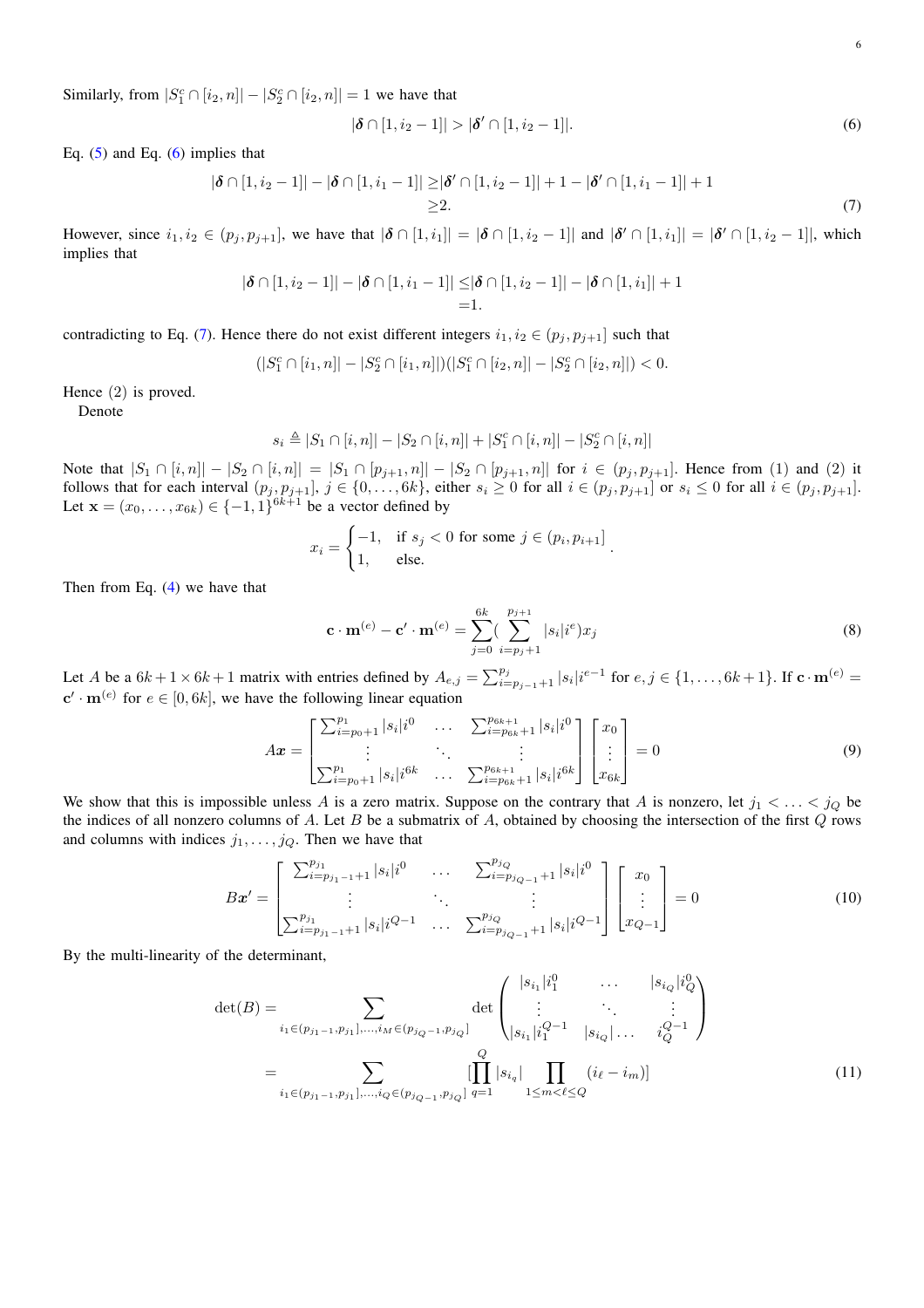is positive since  $i_{\ell} > i_m$  for  $m > \ell$  and for  $i_1 \in (p_{j_1-1}, p_{j_1}], \ldots, i_Q \in (p_{j_Q-1}, p_{j_Q}]$ . Note that all the columns of B are nonzero. Therefore, the linear equation  $Bx' = 0$  does not have nonzero solutions, contradicting to the fact that  $x' \in \{-1,1\}^Q$ . Hence  $A$  is a zero matrix, meaning that

$$
|S_1 \cap [i, n]| - |S_2 \cap [i, n]| + |S_1^c \cap [i, n]| - |S_2^c \cap [i, n]|
$$
  
=  $|\Delta \cap [i, n]| - |\Delta' \cap [i, n]| = 0$ 

for  $i \in \{1, \ldots, n\}$ . This implies  $\Delta = \Delta'$  and thus  $\mathbf{c} = \mathbf{c}'$ . Hence Proposition [2](#page-3-1) is proved.

# <span id="page-6-1"></span>*A. Proof of Lemma [1](#page-1-1)*

From Proposition [1](#page-2-6) we have that  $\mathbb{1}_{sync}(\mathbf{c}') \in B_{3k}(\mathbb{1}_{sync}(\mathbf{c}))$ . Hence  $(\mathbb{1}_{sync}(\mathbf{c}')_i, \ldots, \mathbb{1}_{sync}(\mathbf{c}')_n) \in B_{3k}((\mathbb{1}_{sync}(\mathbf{c})_i, \ldots, \mathbb{1}_{sync}(\mathbf{c})_n))$ . This implies that  $||\Delta \cap [i, n]| - |\Delta' \cap [i, n]| \leq 3k$ , where  $\Delta = \{i : \mathbb{1}_{sync}(\mathbf{c})_i = 1\}$  and  $\Delta' = \{i : \mathbb{1}_{sync}(\mathbf{c}')_i = 1\}$ . Hence According to Eq. [\(4\)](#page-4-1), we have that

$$
|\mathbb{1}_{sync}(\mathbf{c}) \cdot \mathbf{m}^{(e)} - \mathbb{1}_{sync}(\mathbf{c}') \cdot \mathbf{m}^{(e)}| = \left| \sum_{i=1}^{n} (|\Delta \cap [i, n]| - |\Delta' \cap [i, n]|) i^{e} \right|,
$$
  

$$
\leq \sum_{i=1}^{n} 3ki^{e}
$$
  
<3kn<sup>e+1</sup>. (12)

If  $f(\mathbb{1}_{sync}(\mathbf{c})) = f(\mathbb{1}_{sync}(\mathbf{c}'))$ , then  $\mathbb{1}_{sync}(\mathbf{c}) \cdot \mathbf{m}^{(e)} \equiv \mathbb{1}_{sync}(\mathbf{c}') \cdot \mathbf{m}^{(e)} \bmod 3kn^{e+1}$ , which from Eq. [\(12\)](#page-6-3) implies that  $\mathbb{1}_{sync}(\mathbf{c}) \cdot$  $\mathbf{m}^{(e)} = \mathbb{1}_{sync}(\mathbf{c}') \cdot \mathbf{m}^{(e)}$ . Since  $\mathbb{1}_{sync}(\mathbf{c}') \in B_{3k}(\mathbb{1}_{sync}(\mathbf{c}))$  and  $\mathbb{1}_{sync}(\mathbf{c})$ ,  $\mathbb{1}_{sync}(\mathbf{c}') \in \mathcal{R}_{3k}$ , from Proposition [2](#page-3-1) we conclude that  $\mathbb{1}_{sync}(\mathbf{c}) = \mathbb{1}_{sync}(\mathbf{c}')$  $\mathbb{1}_{sync}(\mathbf{c}) = \mathbb{1}_{sync}(\mathbf{c}')$  $\mathbb{1}_{sync}(\mathbf{c}) = \mathbb{1}_{sync}(\mathbf{c}')$ . Hence Lemma 1 is proved.

# <span id="page-6-2"></span>*B. Proof of Lemma [2](#page-1-2)*

We are now ready to prove Lemma [2.](#page-1-2) We have shown in Lemma [1](#page-1-1) that  $f(\mathbb{1}_{sync}(\mathbf{c})) \neq f(\mathbb{1}_{sync}(\mathbf{c}'))$  for  $\mathbf{c}' \in B_k(\mathbf{c}) \setminus {\mathbf{c}}$ . Hence

 $|M(f(\mathbb{1}_{sync}(\mathbf{c}))) - M(f(\mathbb{1}_{sync}(\mathbf{c}')))| \neq 0$  (recall Eq. [\(3\)](#page-1-3) for definition of function  $M(\mathbf{v})$ ) for  $\mathbf{c}' \in B_k(\mathbf{c}) \setminus {\mathbf{c}}$ . According to Lemma [7,](#page-2-4) the number of divisors of  $|M(f(\mathbb{1}_{sync}(c))) - M(f(\mathbb{1}_{sync}(c')))|$  is upper bounded by

 $2^{2[(3k+1)(6k+1)\ln n + (6k+1)\ln 3k] / \ln((3k+1)(6k+1)\ln n + (6k+1)\ln 3k)} = 2^{o(\log n)}.$ 

For any sequence  $\mathbf{c} \in \{0, 1\}^n$ , let

$$
\mathcal{P}(\mathbf{c}) = \{p : p \mid \left| M(f(\mathbb{1}_{sync}(\mathbf{c}')) - M(f(\mathbb{1}_{sync}(\mathbf{c}))) \right| \text{ for some } \mathbf{c}' \in B_k(\mathbf{c}) \setminus \{\mathbf{c}\}\}\
$$

be the set of all divisors of the numbers  $\{|M(f(\mathbb{1}_{sync}(\mathbf{c}')))-M(f(\mathbb{1}_{sync}(\mathbf{c})))| : \mathbf{c}' \in B_k(\mathbf{c}) \setminus {\{\mathbf{c}\}}\}.$  Since  $|B_k(\mathbf{c})| \leq {n \choose k}^2 2^k \leq$  $2n^{2k}$ , we have that

$$
|\mathcal{P}(\mathbf{c})| \le 2n^{2k} 2^{o(\log n)}
$$
  
=  $2^{2k \log n + o(\log n)}$ 

<span id="page-6-5"></span><span id="page-6-4"></span>.

Therefore, there exists a number  $p(c) \in [1, 2^{2k \log n + o(\log n)}]$  such that  $p(c) / |M(f(\mathbb{1}_{sync}(c'))) - M(f(\mathbb{1}_{sync}(c)))|$  for all  $c' \in [1, 2^{2k \log n + o(\log n)}]$  $B_k(c)\setminus\{c\}$ . Hence, if  $M(f(\mathbb{1}_{sync}(c')))\equiv M(f(\mathbb{1}_{sync}(c)))$  mod  $p(c)$  and  $c' \in B_k(c)$ , we have that  $p(c)||M(f(\mathbb{1}_{sync}(c'))) M(f(\mathbb{1}_{sync}(\mathbf{c})))$  and thus  $\mathbf{c}' = \mathbf{c}$ . This completes the proof of Lemma [2.](#page-1-2)

# IV. HASH FOR k *dense* SEQUENCES

<span id="page-6-0"></span>In this section, we present a hash function for correcting k deletions in a k-*dense* sequence c. The encoding/decoding assumes the knowledge of the *synchronization vector*  $\mathbb{1}_{\text{sync}}(c)$  and proves Lemma [3.](#page-2-1)

Let the positions of the 1 entries in  $\mathbb{1}_{sync}(c)$  be  $t_1 < t_2 < \ldots < t_J$ , where  $J = \sum_{i=1}^{n} \mathbb{1}_{sync}(c)_i$  is the number of 1 entries in  $\mathbb{1}_{sync}(\mathbf{c})$ . Furthermore, let  $t_0 = 0$  and  $t_{J+1} = n + 1$ . Split c into blocks  $\mathbf{a}_0, \ldots, \mathbf{a}_J$ , where

$$
\mathbf{a}_{j} = (c_{t_{j}+1}, c_{t_{j}+2}, \dots, c_{t_{j+1}-1})
$$
\n(13)

for  $j \in [0, J]$ . Since c is k-dense, we have that the length  $|a_j|$  of  $a_j$  is not greater than L. Define the hash function  $Hash_k$ as follows.

$$
Hash_k(\mathbf{c}) = RS_{2k}((H(\mathbf{a}_0),...,H(\mathbf{a}_J))),
$$
\n(14)

where  $RS_{2k}(c)$  is the redundancy of a systematic Reed-Solomon code (see [\[16\]](#page-11-15) for details) protecting the length  $J + 1$ sequence  $(H(\mathbf{a}_0), \ldots, H(\mathbf{a}_J))$  from 2k symbol substitution errors. Here the symbols are  $H(\mathbf{a}_i)$  (see Lemma [5](#page-2-2) for definition

<span id="page-6-3"></span> $\Box$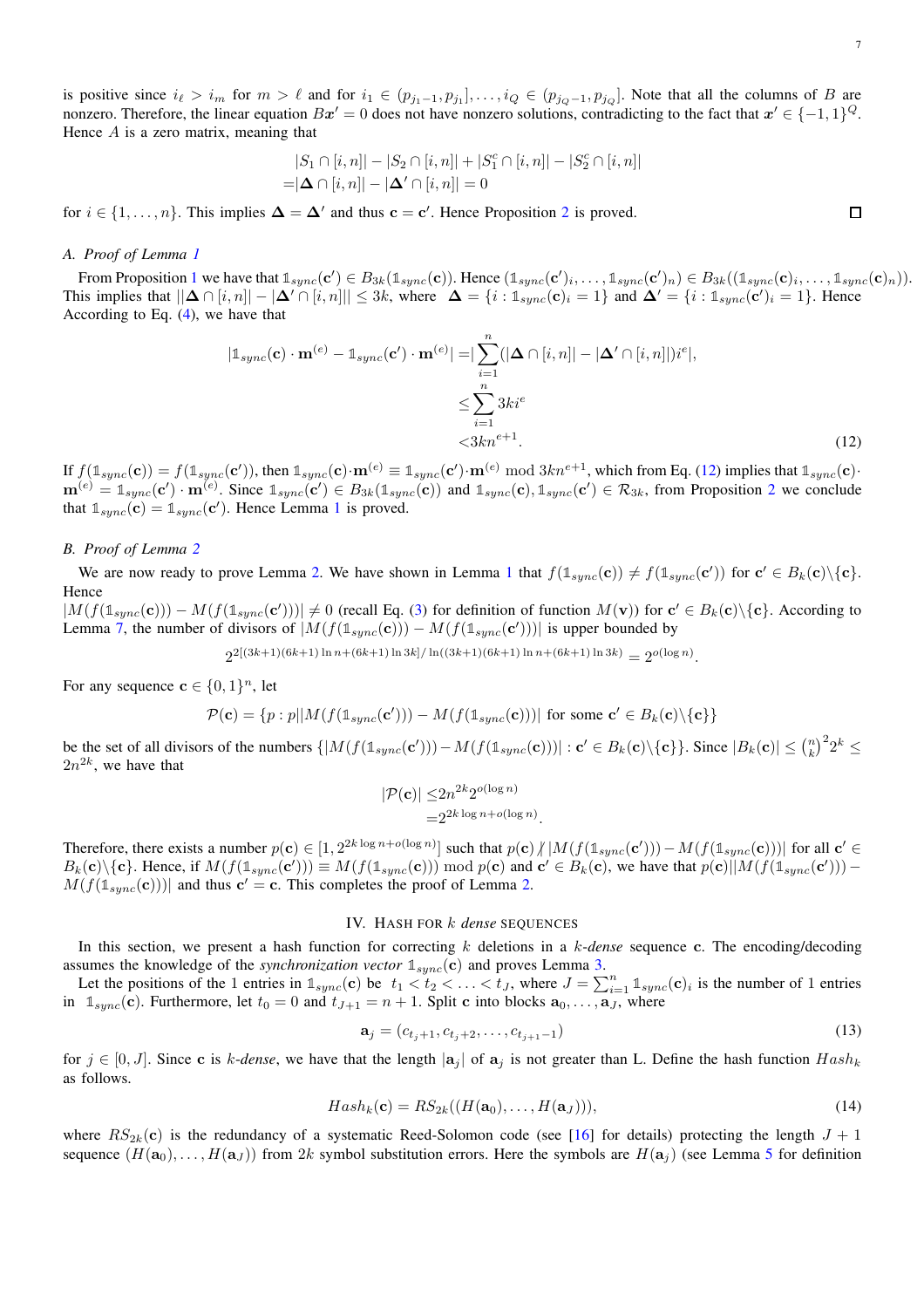of  $H(c)$ ),  $j \in [0, J]$ , each having alphabet size not greater than  $2^{\lceil (L/\lceil \log n \rceil) \rceil (2k \log \log n + O(1))}$  and can be represented using  $[(L/[\log n])(2k \log \log n + O(1))]$  bits. The length of  $Hash_k(c)$  is  $\max\{4k \log (J + 1), 4k\lceil (L/[\log n]) \rceil \}$  (2k log log n +  $O(1)$ } = 4k log n +  $o(\log n)$ . We now present the following procedure that recovers c from its length n – k subsequence d, given the hash function  $Hash_k(c)$  and the synchronization vector  $\mathbb{1}_{sync}(c)$  recovered in Section [III.](#page-2-0)

- 1) **Step 1:** Let  $\mathbb{1}_{sync}(d) \in \{0, 1\}^{n-k}$  be the *synchronization vector* of d. Recall that the locations of 1 entries in  $\mathbb{1}_{sync}(c)$ are  $1 \le t_1 < \ldots < t_J \le n$ . Let  $t_0 = 0$  and  $t_{J+1} = n + 1$ .
- 2) Step 2: Let  $\mathbb{1}_{sync}(d)_0 = \mathbb{1}_{sync}(d)_{n+1-k} = 1$ . For each  $j \in [0, J]$ , if there exist two numbers  $i_j \in [t_j k, t_j]$ and  $i_{j+1} \in [t_{j+1} - k, t_{j+1}]$  such that  $\mathbb{1}_{sync}(\mathbf{d})_{i_j} = \mathbb{1}_{sync}(\mathbf{d})_{i_{j+1}} = 1$ , let  $\mathbf{a}'_j = (d_{i_j+1}, d_{i_j+2}, \ldots, d_{i_{j+1}-1})$ . Else let  $\mathbf{a}'_j = 0$ .
- 3) Step 3: Apply the Reed-Solomon decoder to recover  $H(\mathbf{a}_j)$  ( $\mathbf{a}_j$  defined in [\(13\)](#page-6-4)),  $j \in [0, J]$ , from  $(H(\mathbf{a}'_0), \ldots, H(\mathbf{a}'_J)$ ,  $Hash_k(c)$ .

4) Step 4: Let  $\mathbf{b}_j = (d_{t_j+1}, d_{t_j+2}, \ldots, d_{t_{j+1}-k-1})$ , recover  $\mathbf{a}_j$  by using  $\mathbf{b}_j$  and  $H(\mathbf{a}_j)$ . Then recover c from  $\mathbf{a}_j$ ,  $j \in [0, J]$ . Since  $c_{t_i} = \mathbb{1}_{sync}(c)_{t_i} = 1$  for  $j \in [1, J]$ , it suffices to show that  $a_j, j \in [0, J]$  can be recovered correctly. Furthermore, note that  $(d_{t_j+1}, \ldots, d_{t_{j+1}-k-1})$  is a length  $|\mathbf{a}_j| - k$  subsequence of  $\mathbf{a}_j$ , hence  $\mathbf{a}_j$  can be correctly found given  $\mathbf{b}_j$  and  $H(\mathbf{a}_j)$ ,  $j \in [0..J]$ . It is then left to recover  $H(\mathbf{a}_j)$  for  $j \in [0, J]$ . To this end, we show that there are at most  $2k$  indices j, such that  $\mathbf{a}'_j \neq \mathbf{a}_j$ . Then there are at most 2k symbol errors in the sequence  $(H(a_0), \ldots, H(a_J))$ , which can be corrected given the Reed-Solomon code redundancy  $Hash_k(c)$ .

Let  $i_j, j \in [1, J]$  be the index of  $\mathbf{c}_{t_j}$  in d after deletions, where  $i_j = -1$  if  $\mathbf{c}_{t_j}$  is deleted. Let  $i_0 = 0$  and  $i_{J+1} = n+1-k$ . The interval  $[i_j, i_{j+1}]$ ,  $j \in [0, J]$  is called *good* if  $\mathbb{1}_{sync}(\mathbf{d})_{i_j} = \mathbb{1}_{sync}(\mathbf{d})_{i_{j+1}} = 1$  and  $i_{j+1} - i_j = t_{j+1} - t_j$ . Note that by definition,  $\mathbb{1}_{sync}(\mathbf{d})_{i_0} = \mathbb{1}_{sync}(\mathbf{d})_{i_{J+1}} = 1$ . Since  $\mathbf{d}_{i_j} = \mathbf{c}_{t_j}$  and  $i_j \in [t_j - k, t_j]$  for  $j \in [0, J]$ , we have that  $\mathbf{a}'_j = \mathbf{a}_j$  if the interval  $[i_j, i_{j+1}]$  is *good*. Now we show that a deletion can destroy at most 2 *good* intervals. Suppose that the deletion occurs in interval  $[t_j, t_{j+1}]$  in c for some j. If the deletion turns the 1 entry  $\mathbb{1}_{sync}(\mathbf{c})_{t_j}$  to 0, then the 1 entry  $\mathbb{1}_{sync}(\mathbf{c})_{t_{j+1}}$  stays. As a result, at most two *good* intervals  $[i_{j-1}, i_j]$  and  $[i_j, i_{j+1}]$  are destroyed. Similarly, if the deletion turns  $\mathbb{1}_{sync}(\mathbf{c})_{t_{j+1}}$  to 0, then at most two *good* intervals  $[i_j, i_{j+1}]$  and  $[i_{j+1}, i_{j+2}]$  are destroyed. If both 1 entries  $\mathbb{1}_{sync}(\mathbf{c})_{t_j}$  and  $\mathbb{1}_{sync}(\mathbf{c})_{t_{j+1}}$  are not affected, then the deletion destroys only one *good* interval  $[i_j, i_{j+1}]$ . In conclusion, a deletion affects at most two *good* intervals and thus at most 2k block errors  $a'_j \neq a_j$  occur. Therefore, the sequence c can be recovered and this proves Lemma [3.](#page-2-1)

# V. TRANSFORMATION TO k *dense* SEQUENCES

<span id="page-7-0"></span>In this section we present an algorithm to compute the map  $T(c)$  (see Lemma [4\)](#page-2-5), which transforms any sequence  $c \in \{0,1\}^n$ into a k *dense* sequence, thus proving Lemma [4.](#page-2-5) Let  $1^x$  and  $0^y$  denote sequences of consecutive x 1's and consecutive y 0's respectively. We will show in Proposition [3](#page-7-1) that any sequence c satisfying the following two properties is a k *dense* sequence. Then, algorithms will be presented in Subsection [V-A](#page-9-0) to generate sequences that satisfy the two properties and thus is k *dense*.

**Property** 1: Every length  $B \triangleq ( [\log k] + 5)2^{\lceil \log k \rceil + 9} [\log n]$  interval of c contains the pattern  $\mathbf{1}^{\lceil \log k \rceil + 5}$ , i.e., for any integer  $i \in [1, n-B+1]$ , there exists an integer  $j \in [i, i+B-[log k]-5]$  such that  $(c_j, c_{j+1}, \ldots, c_{j+[log k]+4}) = \mathbf{1}^{\lceil \log k \rceil +5}$ . **property** 2: Every length  $R \triangleq (3k + \lceil \log k \rceil + 4)(\lceil \log n \rceil + 9 + \lceil \log k \rceil)$  interval of c contains a length  $3k + \lceil \log k \rceil + 4$ subinterval that does not contain the pattern  $\mathbf{1}^{\lceil \log k \rceil + 5}$ , i.e., for any integer  $i \in [1, n - R + 1]$ , there exists an integer  $j \in$  $[i, i + R - 3k - \lceil \log k \rceil - 4]$ , such that  $(c_m, c_{m+1}, \ldots, c_{m+\lceil \log k \rceil + 4}) \neq 1^{\lceil \log k \rceil + 5}$  for every  $m \in [j, j + 3k - 1]$ .

<span id="page-7-1"></span>Proposition 3. *If a sequence* c *satisfies Property* 1 *and Property* 2*, then it is a* k dense *sequence.*

*Proof.* Let the locations of the 1 entries in  $\mathbb{1}_{sync}(c)$  be  $t_1 < \ldots < t_J$ . Let  $t_0 = 0$  and  $t_{J+1} = n + 1$ . It suffices to show that  $t_{i+1} - t_i \leq B + R + 1 = L + 1$  for any  $i \in [0, J]$ .

According to Property 2, there exists an index  $j^* \in [t_i, t_i + R - 3k - \lceil \log k \rceil - 4]$ , such that  $(c_m, c_{m+1}, \ldots, c_{m+\lceil \log k \rceil + 4}) \neq$  $\mathbf{1}^{\lceil \log k \rceil + 5}$  for every  $m \in [j^*, j^* + 3k - 1]$ . According to Property 1, there exists an integer  $x \in [j^* + 1, j^* + B]$  such that  $(c_x, c_{x+1}, \ldots, c_{x+[\log k]+4}) = 1^{\lceil \log k \rceil + 5}$ . Let  $\ell = \min_{x \geq j^*, (c_x, c_{x+1}, \ldots, c_{x+[\log k]+4}) = 1^{\lceil \log k \rceil + 5} x$ . Then we have that  $\ell \in$  $[j^*+1,j^*+B]$  and that  $(c_m,c_{m+1},\ldots,c_{m+\lceil \log k\rceil+4})\neq 1^{\lceil \log k\rceil+5}$  for every  $m\in [j^*,\ell)$ . By definition of  $j^*$ , we have that  $\ell - j^* \geq 3k$ . Since  $c_{\ell}, c_{\ell+1}, \ldots, c_{\ell+\lceil \log k \rceil+4} = 1^{\lceil \log k \rceil+5}$ , we have that  $\mathbb{1}_{sync}(\mathbf{c})_{\ell} = 1$ . Therefore, we conclude that

$$
t_{i+1} - t_i \le \ell - t_i
$$
  
\n
$$
\le j^* + B - t_i
$$
  
\n
$$
\le R + B + 1
$$
  
\n
$$
= L + 1
$$

The following lemma presents a function that outputs a sequence satisfying Property 1.

 $\Box$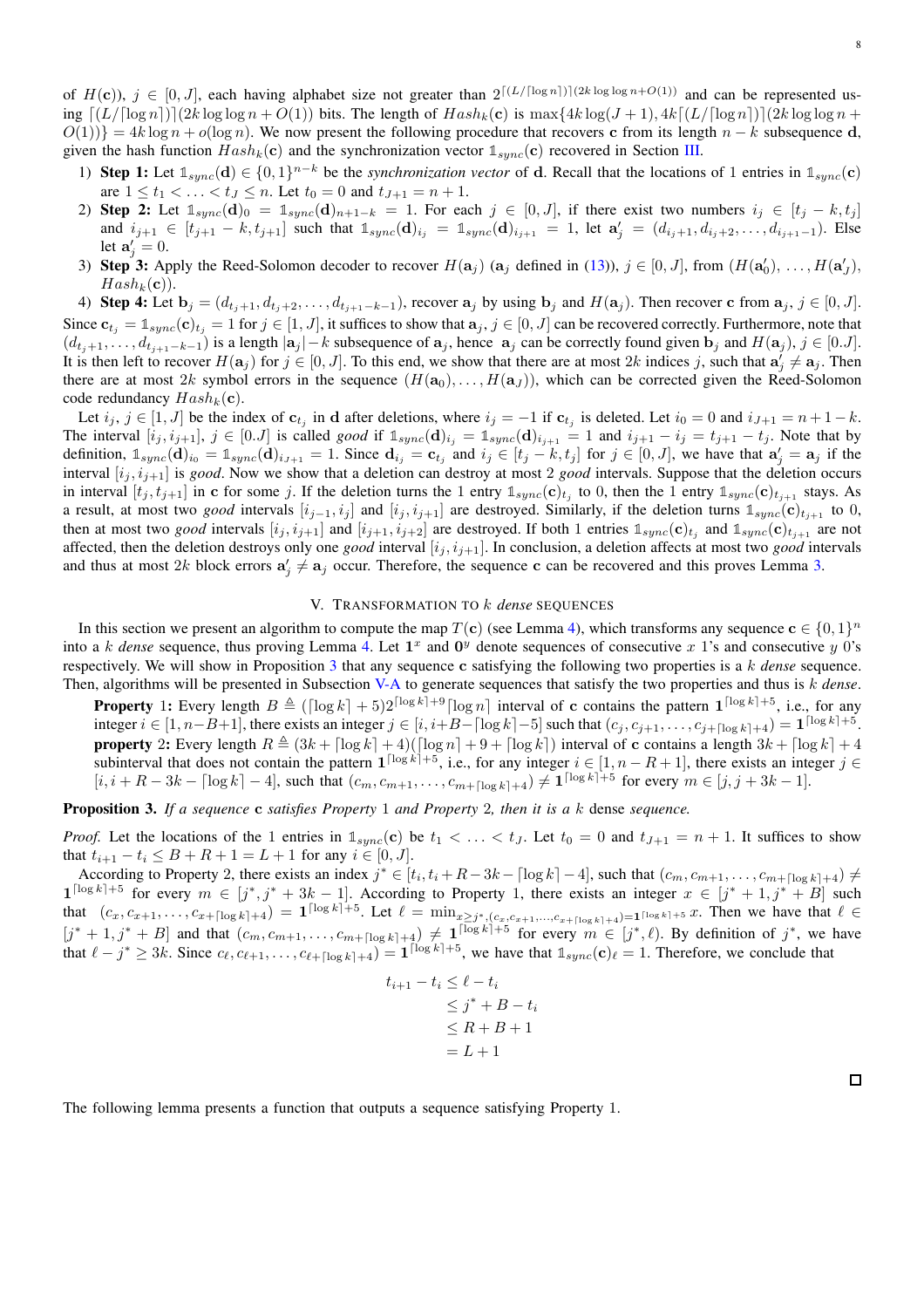<span id="page-8-0"></span>**Proposition 4.** For integers  $k$  and  $n > k$ , there exists a map  $T_1$  :  $\{0,1\}^n \to \{0,1\}^{n+2\lceil \log k \rceil+10}$ , computable in  $O(n^2 k \log n \log^2 k)$ *time, such that*  $T_1(c)$  *satisfies Property* 1. Moreover, either  $(T_1(c)_{n+\lceil \log k \rceil+6}, \ldots, T_1(c)_{n+2\lceil \log k \rceil+10}) = 1^{\lceil \log k \rceil+5}$  or  $(T_1(\mathbf{c})_{n+\lceil \log k \rceil+5}, \ldots, T_1(\mathbf{c})_{n+2\lceil \log k \rceil+9}) = \mathbf{1}^{\lceil \log k \rceil+5}$ . The sequence **c** can be recovered from  $T_1(\mathbf{c})$ .

*Proof.* We first show that every sequence  $\mathbf{b} \in \{0,1\}^B$  containing no consecutive  $\lceil \log k \rceil + 5$  1's can be uniquely represented by a sequence  $\phi(\mathbf{b})$  of length  $B - \lceil \log n \rceil - 2\lceil \log k \rceil - 12$ . Split  $\mathbf{b}$  into  $2^{\lceil \log k \rceil + 9} \lceil \log n \rceil$  blocks of length  $(\lceil \log k \rceil + 5)$ . Since each block is not  $1^{\lceil \log k \rceil + 5}$ , it can be represented by a symbol of alphabet size  $2^{\lceil \log k \rceil + 5} - 1$ . Therefore, the sequence b can be uniquely represented by a sequence v of  $2^{\lceil \log k \rceil + 9} \lceil \log n \rceil$  symbols, each having alphabet size  $2^{\lceil \log k \rceil + 5} - 1$ . Convert v into a binary sequence  $\phi(\mathbf{b})$ . Then  $\phi(\mathbf{b})$  can be represented by bits with length

<span id="page-8-1"></span>
$$
D \triangleq \log_2(2^{\lceil \log k \rceil + 5} - 1)^{2^{\lceil \log k \rceil + 9} \lceil \log n \rceil}
$$
  
=  $\log_2(1 - 1/2^{\lceil \log k \rceil + 5})^{2^{\lceil \log k \rceil + 9} \lceil \log n \rceil} + (\lceil \log k \rceil + 5)2^{\lceil \log k \rceil + 9} \lceil \log n \rceil$   
=  $16 \log_2(1 - 1/2^{\lceil \log k \rceil + 5})^{2^{\lceil \log k \rceil + 5} \lceil} \lceil \log n \rceil + B$   
 $\leq - 16 \log_2 e \lceil \log n \rceil + B$   
 $\leq B - 16 \lceil \log n \rceil$   
 $\leq B - \lceil \log n \rceil - 2 \lceil \log k \rceil - 12,$  (15)

where (a) follows from the fact that the function  $(1 - 1/x)^x$  is increasing in x for  $x > 1$  and that  $\lim_{x \to \infty} (1 - 1/x)^x = 1/e$ . Therefore,  $\phi(\mathbf{b})$  can be represented by  $B - \lceil \log n \rceil - 2 \lceil \log k \rceil - 12$  bits.

For a sequence  $\mathbf{c} \in \{0, 1\}^n$ , the encoding procedure for computing  $T_1(\mathbf{c})$  is as follows.

- 1) Initialization: Let  $T_1(c) = c$ . Append  $1^{2\lceil \log k \rceil + 10}$  to the end of the sequence  $T_1(c)$ . Let  $i = 1$  and  $n' = n$ . Go to Step 1.
- 2) Step 1: If  $(c_j, c_{j+1}, \ldots, c_{j+\lceil \log k \rceil+4}) \neq 1^{\lceil \log k \rceil+5}$  for every  $j \in [i, i+B-\lceil \log k \rceil-5]$ , go to Step 2. Else go to Step 4.
- 3) Step 2: If  $i \leq n' B + 1$ , delete  $(T_1(c)_i, \ldots, T_1(c)_{i+B-1})$  from  $T_1(c)$  and append  $(i, \phi(T_1(c)_i, \ldots, T_1(c)_{i+B-1}), 0$ ,  $1^{2\lceil \log k \rceil + 10}$ , 0) to the end of  $T_1(c)$ . Let  $n' = n' - B$  and  $i = 1$ . Go to Step 1. Else go to Step 3.
- 4) Step 3: Delete  $(T_1(\mathbf{c})_i, \ldots, T_1(\mathbf{c})_{n'})$  from  $T_1(\mathbf{c})$  and append  $(i, \phi(T_1(\mathbf{c})_i, \ldots, T_1(\mathbf{c})_{n'}, \mathbf{0}^{i+B-n'-1}), 0$ ,  $1^{2\lceil \log k \rceil + 10 - (i + B - n' - 1)}$ , 0) to the end of  $T_1(c)$ . Let  $n' = i - 1$  and  $i = 1$ . Go to Step 1.
- 5) Step 4: If  $i \leq n'$ , let  $i = i + 1$  and go to Step 1. Else output  $T_1(c)$ .

It can be seen that the length of  $T_1(c)$  keeps constant and is  $n+2\lceil \log k \rceil + 10$ . The integer  $n'$  is defined such that  $(T_1(c)_{n'+1}, \ldots,$  $T_1(\mathbf{c})_{n+2\lceil \log k \rceil+10}$  are the appended bits and  $(T_1(\mathbf{c})_1, \ldots, T_1(\mathbf{c})_{n'})$  are the remaining bits in c after the deleting operations in Step 2 and Step 3. The appended bits are not deleted in the procedure. Note that  $(T_1(c)_{n'+1}, \ldots, T_l(c)_{n'+\lceil \log k \rceil+5}) =$  $1^{\lceil \log k \rceil + 5}$ . Hence in Step 3, the integer i satisfies  $1 \leq i+B-n'-1 \leq \lceil \log k \rceil + 4$  and the appended bits  $1^{2\lceil \log k \rceil + 10 - (i+B-n'-1)}$ has length at least  $\lceil \log k \rceil + 6$ .

Since either *i* increases from 1 to n' or n' decreases by B in each step. The algorithm terminates within  $O(n^2)$  times of Step 1, Step 2 and Step 3. Since it takes  $O(B \log k)$  to check if a subsequence is an all 1's vector. The total complexity is  $O(n^2k\log n\log^2 k)$ .

We now show that the output sequence  $T_1(c)$  satisfies Property 1. Note that for any  $i \in [1, n']$ , there exists some  $j \in$  $[i, i + B - \lceil \log k \rceil - 5]$  such that  $T_1(\mathbf{c})_j = T_1(\mathbf{c})_{j+1} = \ldots = T_1(\mathbf{c})_{j+\lceil \log k \rceil+4} = 1$ . Otherwise  $T_1(\mathbf{c})_i$  is deleted in Step 2 or Step 3. Moreover, the distance between two consecutive patterns  $1^{\lceil \log k \rceil + 5}$  after position n' is at most  $B - \lceil \log k \rceil - 5$ . Hence the sequence  $T_1(c)$  satisfies Property 1.

It can be seen that when the inserting operation in Step 2 or Step 3 does not occur, the we have that  $(T_1(c)_{n+[log k]+6}, \ldots,$  $T_1(\mathbf{c})_{n+2\lceil \log k \rceil+10} = \mathbf{1}^{\lceil \log k \rceil+5}$ . If the insertion operation in Step 2 or Step 3 occurs, then we have that  $(T_1(\mathbf{c})_{n+\lceil \log k \rceil+5}, \ldots,$  $T_1(\mathbf{c})_{n+2\lceil \log k \rceil+9}) = \mathbf{1}^{\lceil \log k \rceil+5}.$ 

We now give the following decoding procedure that recovers c from  $T_1(c)$ .

- 1) Initialization: Let  $\mathbf{c} = T_1(\mathbf{c})$  and go to Step 1.
- 2) Step 1: If  $c_{n+2\lceil \log k\rceil+10} = 0$ , find the length  $\ell$  of the 1 run that ends with  $c_{n+2\lceil \log k\rceil+9}$ . let i be the decimal representation of  $(c_{n+4\lceil \log k \rceil+21-B-\ell}, c_{n+4\lceil \log k \rceil+22-B-\ell}, \ldots, c_{n+4\lceil \log k \rceil+20-B-\ell+\lceil \log n \rceil}).$  Let **b** be the sequence obtained by computing  $\phi^{-1}(c_{n+4\lceil \log k \rceil+21-B-\ell+\lceil \log n \rceil}, c_{n+4\lceil \log k \rceil+22-B-\ell+\lceil \log n \rceil}, \ldots, c_{n+2\lceil \log k \rceil+8-\ell}),$  where the function  $\phi$ is defined in the paragraph before Eq. [\(15\)](#page-8-1) and is invertible, Note that the length of b is B. Delete  $(c_{n+4\lceil \log k \rceil+21-B-\ell}$ ,  $c_{n+4\lceil \log k \rceil+22-B-\ell}, \ldots, c_{n+2\lceil \log k \rceil+10}$  from c and insert  $(\mathbf{b}_1, \ldots, \mathbf{b}_{B-2\lceil \log k \rceil-10+\ell})$  at location i of c. Repeat. Else delete  $c_{n+1}, \ldots, c_{n+2\lceil \log k \rceil + 10}$  and output c.

Note that in the encoding procedure, every appended subsequence has length  $B - 2\lceil \log k \rceil - 10 + \ell$  and ends with a 0. Hence the algorithm stops when all the subsequences appended in Step 2 or Step 3 are deleted. Moreover, the encoding procedure consists of a series of deleting and appending operations. The decoding procedure exactly reverses the series of operations in the encoding procedure. Specifically, let  $T_{1,i}(c)$ ,  $i \in [0, I]$  be the sequence  $T_1(c)$  obtained after the *i*-th deleting and appending operation in the encoding procedure, where  $I$  is the number of deleting and appending operations in total in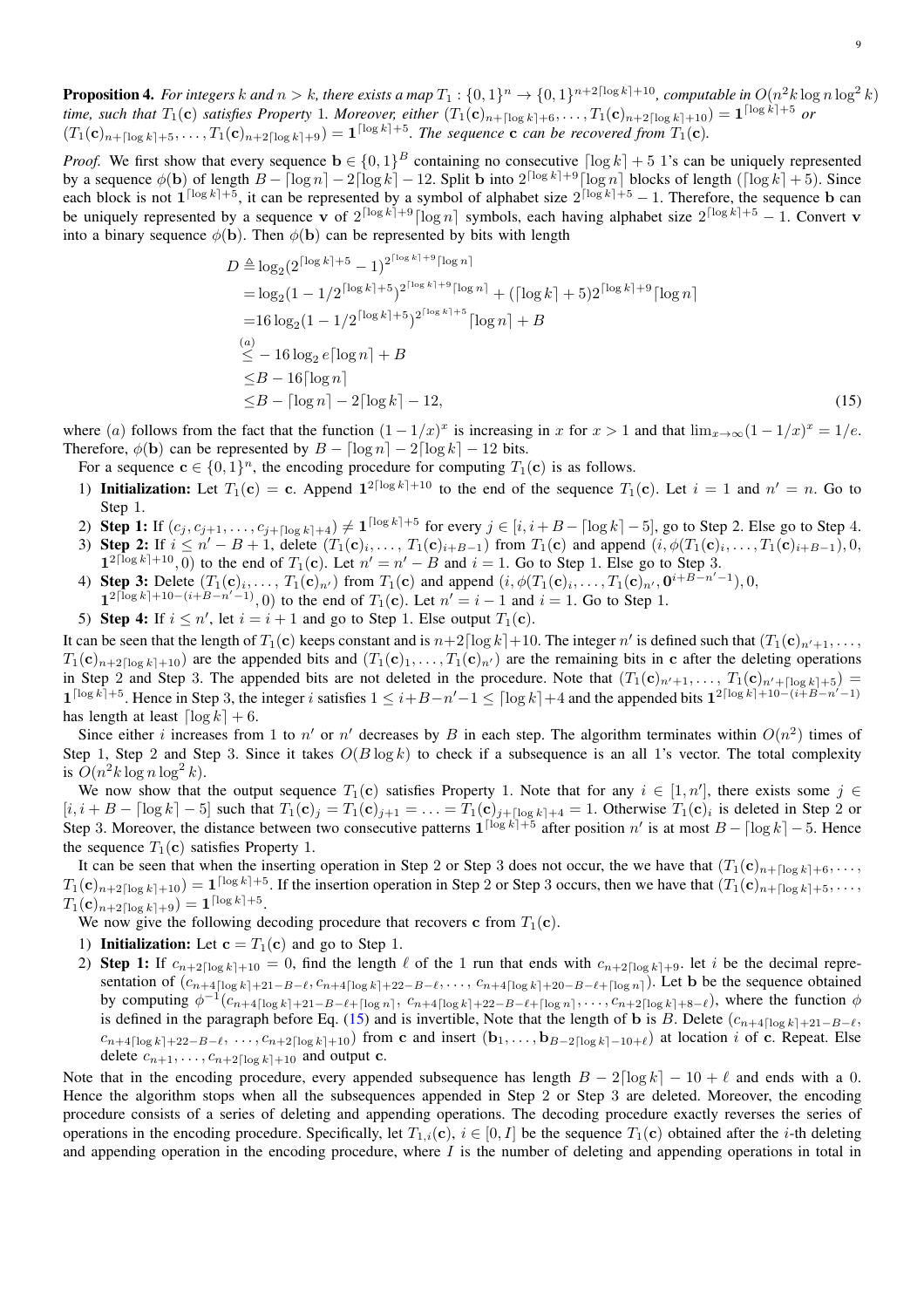the encoding procedure. We have that  $T_{1,0}(c) = c$  and that  $T_{1,1}(c)$  is the final output  $T_1(c)$ . Then the decoding procedure obtains  $T_{1,I-i}(\mathbf{c}), i \in [0,I]$  after the i-th deleting and inserting operation. Hence we get the output  $T_{1,I-I}(\mathbf{c}) = \mathbf{c}$  in the decoding procedure.  $\Box$ 

The following lemma shows that a small sequence containing  $1^{\lceil \log k \rceil + 5}$  patterns can be encoded into a sequence without the  $1^{\lceil \log k \rceil + 5}$  pattern. The lemma will be used to generate sequence satisfying Property 2.

<span id="page-9-1"></span>**Proposition 5.** For an integer k, let  $c \in \{0,1\}^{3k + \lceil \log k \rceil + 4}$  be a sequence such that  $c_i = c_{i+1} = \ldots = c_{i+\lceil \log k \rceil + 4} = 1$  for some  $i \in [1,3k]$ . There exists a mapping  $T_2: \{0,1\}^{3k + \lceil \log k \rceil + 4} \to \{0,1\}^{3k + \lceil \log k \rceil + 3}$ , computable in  $O(k^2 \log k)$  time, such *that*  $T_2(c)$  *contains no*  $\lceil \log k \rceil + 5$  *consecutive* 1 *bits. In addition, the sequence* **c** *can be recovered from*  $T_2(c)$ *.* 

*Proof.* Given  $c \in \{0, 1\}^{3k + \lceil \log k \rceil + 4}$ , the encoding procedure for computing  $T_2(c)$  is given as follows.

- 1) Initialization: Let  $T_2(c) = c$ . Append 0 to the end of the sequence  $T_2(c)$ . Find the smallest  $i \in [1, 3k]$  such that  $T_2(c)_i = T_2(c)_{i+1} = \ldots = T_2(c)_{i+\lceil \log k \rceil+4} = 1$ . Delete  $(T_2(c)_i, \ldots, T_2(c)_{i+\lceil \log k \rceil+4})$  from  $T_2(c)$  and append  $(i, 0^{\lceil \log k \rceil + 3 - \lceil \log(3k) \rceil})$  to the end of  $T_2(\mathbf{c})$ . Let  $n' = 3k - 1$  and  $i = 1$ . Go to Step 1.
- 2) Step 1: If  $i \leq n' \lceil \log k \rceil 4$  and  $T_2(\mathbf{c})_i = T_2(\mathbf{c})_{i+1} = \ldots = T_2(\mathbf{c})_{i+\lceil \log k \rceil + 4} = 1$ , delete  $(T_2(\mathbf{c})_i, \ldots, T_2(\mathbf{c})_{i+\lceil \log k \rceil + 4})$ from  $T_2(c)$  and append  $(i, 0^{\lceil \log k \rceil + 5 - \lceil \log(3k) \rceil}, 1)$  to the end of  $T_2(c)$ . Let  $n' = n' - \lceil \log k \rceil - 5$  and  $i = 1$ . Repeat. Else go to Step 2.
- 3) Step 2: If  $i \leq n'$ , let  $i = i + 1$  and go to Step 1. Else output  $T_2(c)$ .
- The length of the sequence  $T_2(c)$  keeps constant and is

$$
3k + \lceil \log k \rceil + 4 + 1 - \lceil \log k \rceil - 5 + \lceil \log k \rceil + 3 = 3k + \lceil \log k \rceil + 3.
$$

The integer n' is defined such that  $(T_2(\mathbf{c})_{n'+1},...,T_2(\mathbf{c})_{3k+\lceil \log k\rceil+3})$  are appended bits and  $(T_2(\mathbf{c})_1, ..., T_2(\mathbf{c})_{n'} )$  are the remaining bits in  $T_2(c)$  after deleting  $(T_2(c)_i, \ldots, T_2(c)_{i+\lceil \log k \rceil+4})$ . Note that  $T_2(c)_{n'+1} = 0$ . Hence if  $(T_2(c)_i, \ldots, T_k(c))$  $T_2(\mathbf{c})_{i+\lceil \log k \rceil+4} = \mathbf{1}^{\lceil \log k \rceil+5}$ , then  $i + \lceil \log k \rceil + 4 \leq n'$  and thus  $T_2(\mathbf{c})_{n'+1}$  is not deleted.

Since either i increases from 1 to n' or n' decreases in each step. The algorithm terminates within  $O(k^2)$  times of Step 1 and Step 2. Since it takes  $O(\log k)$  to check if a subsequence is an all 1's vector. The total complexity is  $O(k^2 \log k)$ .

We now show that  $T_2(c)$  contains no  $1^{\lceil \log k \rceil + 5}$  patterns. According to the encoding procedure, for  $i \in [1, n']$ , we have that  $(T_2(c)_i, \ldots, T_2(c)_{i+\lceil \log k \rceil+4}) \neq 1^{\lceil \log k \rceil+5}$ . Furthermore, the distance between two consecutive 0 entries after position  $n'$ is at most  $\lceil \log 3k \rceil + 1$ . Hence for any  $i \in [n'+1, 3k-1]$ , we have that  $(T_2(\mathbf{c})_i, \ldots, T_2(\mathbf{c})_{i+\lceil \log k \rceil+4}) \neq \mathbf{1}^{\lceil \log k \rceil+5}$ . Therefore,  $T_2(c)$  does not contain  $1^{\lceil \log k \rceil + 5}$  patterns.

To show that  $T_2(c)$  is decodable, we present the following procedure that recovers c from  $T_2(c)$ .

- 1) Initialization: Let  $\mathbf{c} = T_2(\mathbf{c})$  and go to Step 1.
- 2) Step 1: If  $c_{3k+\lceil \log k \rceil+3} = 1$ , let i be the decimal representation of  $(c_{3k-1}, c_{3k}, \ldots, c_{3k+\lceil \log 3k \rceil-2})$ . Delete  $(c_{3k-1}, c_{3k}, \ldots, c_{3k+\lceil \log 3k \rceil})$  $\ldots$ ,  $c_{3k+\lceil \log k \rceil+3}$ ) from c and insert  $1^{\lceil \log k \rceil+5}$  at location i of c. Repeat. Else go to Step 2.
- 3) Step 2: Let i be the decimal representation of  $(c_{3k+1}, c_{3k+2}, \ldots, c_{3k+[\log(3k)]})$ . Delete  $(c_{3k}, c_{3k+2}, \ldots, c_{3k+[\log k]+3})$ from c and insert  $1^{\lceil \log k \rceil + 5}$  at location i of c. Output c.

Note that in the encoding procedure, the appended subsequence in the Initialization Step ends with a 0. The appended subsequence in Step 1 ends with a 1. Hence the algorithm stops when  $c_{3k+[log k]+3} = 0$  and the subsequence  $(c_{3k}, c_{3k+2}, \ldots, c_{3k+2})$  $c_{3k+\lceil \log k \rceil+3}$  is deleted.

Similarly to the proof of correctness of decoding in Proposition [4,](#page-8-0) the decoding procedure exactly reverses the series of operations in the encoding procedure. Let  $T_{2,i}(\mathbf{c}), i \in [0, I]$  be the sequence obtained after the *i*-th deleting and appending operation in the encoding procedure, where  $I$  is the number of deleting and appending operations in total in the encoding procedure. Then  $T_{2,i}(c)$  is the sequence obtained after the  $I - i$ -th deleting and inserting operation in the decoding procedure. Therefore, the decoding procedure recovers the sequence c after the  $I$ -th operation.  $\Box$ 

#### <span id="page-9-0"></span>*A. Proof of Lemma [4](#page-2-5)*

We are now ready to present the encoding and decoding procedure for computing  $T(c)$ . The encoding procedure is as follows.

- 1) Initialization: Let  $T(c) = T_1(c)$ . Append  $(0^{3k}, 1^{\lceil \log k \rceil + 5})$  to the end of the sequence  $T(c)$ . Let  $n' = n + 2\lceil \log k \rceil + 10$ (the length of  $T_1(c)$ ) and  $i = 1$ . Go to Step 1.
- 2) Step 1: If  $i \le \min\{n', n + 3k + 3\lceil \log k \rceil + 16 R\}$  and for every  $j \in [i, i + R 3k \lceil \log k \rceil 4]$ , there exists  $m \in \mathbb{R}$  $[j, j + 3k - 1]$  such that  $(T(\mathbf{c})_m, T(\mathbf{c})_{m+1}, \ldots, T(\mathbf{c})_{m+[log k]+4}) = \mathbf{1}^{\lceil \log k \rceil + 5}$ , split  $(T(\mathbf{c})_i, T(\mathbf{c})_{i+1}, \ldots, T(\mathbf{c})_{i+R-1})$ into ( $\lceil \log n \rceil + 9 + \lceil \log k \rceil$ ) blocks  $\mathbf{b}_1, \mathbf{b}_2, \ldots, \mathbf{b}_{\lceil \log n \rceil + 9 + \lceil \log k \rceil}$  of length  $3k + \lceil \log k \rceil + 4$ . Delete  $(\mathbf{b}_2, \ldots, \mathbf{b}_{\lceil \log n \rceil + 8 + \lceil \log k \rceil})$ from  $T(c)$  and append  $(0, T_2(b_2), T_2(b_3), \ldots, T_2(b_{\lceil \log n \rceil + 8 + \lceil \log k \rceil}), i + 3k + \lceil \log k \rceil + 4, 1^{\lceil \log k \rceil + 5}, 0)$  to the end of  $T(c)$ . Let  $n' = n' - R + 6k + 2 \lceil \log k \rceil + 8$  and  $i = 1$ . Repeat. Else go to Step 2.
- 3) Step 2: If  $i \leq n'$ , let  $i = i + 1$  and go to Step 1. Else output  $T(c)$ .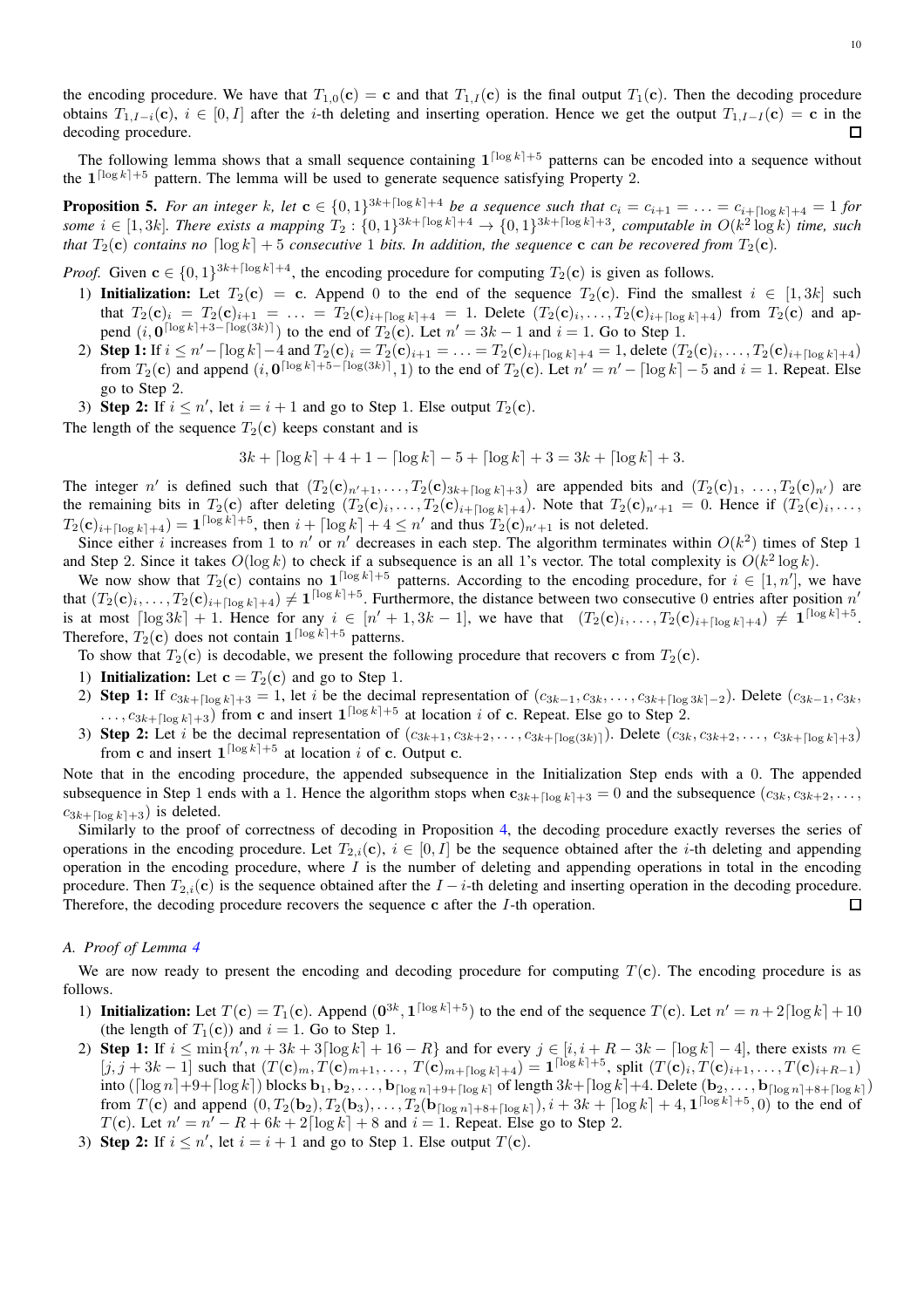The length of  $T(c)$  keeps constant and is  $n + 3k + 3\lceil \log k \rceil + 15$ . The subsequence  $T(c)_{n'+1}, \ldots, T(c)_{n+3k+3\lceil \log k \rceil+15}$ are appended bits. The subsequence  $T(c)_1, \ldots, T(c)_{n'}$  consists of the remaining bits in  $T(c)$  after deletions in Step 1. Note that  $(T(\mathbf{c})_{n'+1}, \ldots, T(\mathbf{c})_{n+3k+3\lceil \log k \rceil+15})$  is not deleted.

We show that  $T(\mathbf{c})_{n'+1}, \ldots, T(\mathbf{c})_{n'+3k} = \mathbf{0}^{3k}$  and that either  $T(\mathbf{c})_{n'-\lceil \log k \rceil-4}, \ldots, T(\mathbf{c})_{n'} = \mathbf{1}^{\lceil \log k \rceil + 5}$  or  $T(\mathbf{c})_{n'-\lceil \log k \rceil-5}, \ldots, T(\mathbf{c})_{n'}.$  $T(\mathbf{c})_{n'-1} = \mathbf{1}^{\lceil \log k \rceil + 5}$ . The proof is based on induction on the number r of deleting operations in Step 1 that have been done. According to Proposition [4,](#page-8-0) the claim holds after the Initialization Step and hence after  $r = 0$  deleting operations. Suppose the claim holds after r deleting operations and we have that  $(T(\mathbf{c})_{n'+1},...,T(\mathbf{c})_{n'+3k}) = \mathbf{0}^{3k}$ . Then in the r+1-deleting operation in Step 1, the "if" condition only holds when  $i \leq n' - R$ . Otherwise, for  $j = n' \in [i, i + R - 1]$ , we have that  $(c_m, c_{m+1}, \ldots, c_m)$  $c_{m+\lceil \log k \rceil+4}) \neq 1^{\lceil \log k \rceil+5}$  for every  $m \in [j, j + 3k - 1]$ , contradicting to the "if" condition. Furthermore, note that the bits  $(T(\mathbf{c})_{i+R-3k-[log k]-4}, \ldots, T(\mathbf{c})_{n+3k+3\lceil \log k \rceil+15})$  after block  $\mathbf{b}_{\lceil \log n \rceil+9+\lceil \log k \rceil}$  are not deleted in the deleting operation. Hence the bits  $T(\mathbf{c})_{n'-\lceil \log k \rceil-5}, \ldots, T(\mathbf{c})_{n+3k+3\lceil \log k \rceil+15}$  stay in  $T(\mathbf{c})$ . Therefore, the claim holds after  $r+1$ -th deleting operation and holds after any number of deleting operations.

We now show that  $T(c)$  satisfies Property 1. From Proposition [4,](#page-8-0) the initial sequence  $T(c) = (T_1(c), 0^{3k}, 1^{\lceil \log k \rceil + 5})$ satisfies Property 1. We prove that  $T(c)$  keeps Property 1 after the deleting and inserting operations. Note that the deleting operation does not delete  $b_1$  and  $b_{\lceil \log n \rceil + 9 + \lceil \log k \rceil}$ , which both contain  $1^{\lceil \log k \rceil + 5}$  as a subsequence. Hence the deleting operation do not change the distance of consecutive  $1^{\lceil \log k \rceil + 5}$  patterns before block  $b_1$  and after  $b_{\lceil \log n \rceil + 9 + \lceil \log k \rceil}$ . Since the distance of consecutive  $1^{\lceil \log k \rceil + 5}$  patterns in  $(b_1, b_{\lceil \log n \rceil + 9 + \lceil \log k \rceil})$  is at most  $6k + 2\lceil \log k \rceil + 8 \leq B - \lceil \log k \rceil - 5$ , the sequence  $T(c)$  keeps Property 1 after a deleting operation. Moreover, the distance of consecutive  $1^{\lceil \log k \rceil + 5}$  patterns in the appended bits  $(T(\mathbf{c})_{n'+1}, \ldots, T(\mathbf{c})_{n+3k+3\lceil \log k \rceil+15})$  is at most  $R - 6k - 2\lceil \log k \rceil - 8 \leq B - \lceil \log k \rceil - 5$ . Note that the appended bits are not deleted in the deleting operations. Hence  $T(c)$  keeps Property 1 after an inserting operation and we conclude that the output  $T(c)$  satisfies Property 1.

Next, we prove that  $T(c)$  satisfies Property 2. According to the encoding procedure, for any  $i \in [1, \min\{n', n+3k+3\lceil\log k\rceil + 1\}$ 16 – R}], there exists some  $j \in [i, i + R - 3k - \lceil \log k \rceil - 4]$ , such that  $(T(\mathbf{c})_m, T(\mathbf{c})_{m+1}, \ldots, T(\mathbf{c})_{m+\lceil \log k \rceil + 4}) \neq \mathbf{1}^{\lceil \log k \rceil + 5}$ for every  $m \in [j, j + 3k - 1]$ . Note that the appended bits  $(T(\mathbf{c})_{n'+1}, \ldots, T(\mathbf{c})_{n+3k+3\lceil \log k \rceil+15})$  are not deleted. Hence for  $i \in [n'+1, n+3k+3\lceil \log k \rceil + 16 - R]$ , the interval  $[i, i + R - 1]$  contains a subinterval  $[j, j+3k+ \lceil \log k \rceil + 3]$ such that  $T(\mathbf{c})_j = 0$  and  $(T(\mathbf{c})_{j+1}, \dots, T(\mathbf{c})_{j+3k+\lceil \log k \rceil+3}) = T_2(\mathbf{b}_2)$ , where  $\mathbf{b}_2 \in \{0,1\}^{3k+\lceil \log k \rceil+4}$  contains the  $\mathbf{1}^{\lceil \log k \rceil+5}$ pattern. Then  $(T(\mathbf{c})_m, T(\mathbf{c})_{m+1}, \ldots, T(\mathbf{c})_{m+[{\log}k]+4}) \neq \mathbf{1}^{{\lceil \log k \rceil}+5}$  for every  $m \in [j,j+3k-1]$ . Therefore, the sequence  $T(\mathbf{c})$ satisfies Property 2. According to Proposition  $3$ , we conclude that  $T(c)$  satisfies Property 1 and Property 2 and is k *dense*.

Since either *i* increases from 1 to n' or n' decreases in the encoding procedure, the procedure terminates within  $O(n^2)$  iterations. Each iteration takes  $O(k \log kR)$  time to check a violation of Property 2. Hence the complexity is at most  $O(n^2k^2 \log k(\log n))$ . Therefore, the total complexity is  $poly(n, k)$ .

Finally we present the following decoding procedure that recovers c from  $T(c)$ .

- 1) Initialization: Let  $c = T(c)$  and go to Step 1.
- 2) Step 1: If  $c_{n+3k+3\lceil \log k \rceil+15} = 0$ , let i be the decimal representation of  $(c_{n+3k+2\lceil \log k \rceil+10-\lceil \log n \rceil}$ ,

 $c_{n+3k+2\lceil \log k \rceil+11-\lceil \log n \rceil}, \ldots, c_{n+3k+2\lceil \log k \rceil+9}$ . Split  $(c_{n+9k+5\lceil \log k \rceil+25-R}, \ldots, c_{n+3k+2\lceil \log k \rceil+9-\lceil \log n \rceil})$  into  $\lceil \log n \rceil + 7 + \lceil \log k \rceil$  blocks  $(\mathbf{b}'_1, \ldots, \mathbf{b}'_{\lceil \log n \rceil + 7 + \lceil \log k \rceil})$  of length  $3k + \lceil \log k \rceil + 3$ . Compute  $\mathbf{b}_j = T_2^{-1}(\mathbf{b}'_j)$  for  $j \in$  $[1, \lceil \log n \rceil + 7 + \lceil \log k \rceil]$ , where  $T_2^{-1}(\mathbf{b}'_j)$  is obtained by applying  $T_2$  decoder (Proposition [5\)](#page-9-1) on  $\mathbf{b}'_j$ . Delete  $(c_{n+9k+5\lceil \log k \rceil+24-R}, \ldots, c_{n+3k+3\lceil \log k \rceil+15})$  from c and insert  $\mathbf{b}_1, \ldots, \mathbf{b}_{\lceil \log n \rceil+7+\lceil \log k \rceil}$  at location i of c. Repeat. Else delete  $(c_{n+2\lceil \log k \rceil+11}, \ldots, c_{n+3k+3\lceil \log k \rceil+15})$  and output  $T_1^{-1}(\mathbf{c})$ .

According to the encoding procedure, the inserted bits end with a 1 entry in the Initialization Step and with a 0 entry in Step 1. Note that the inserted bits are not deleted in the encoding procedure. Hence the decoding algorithm stops when an ending 1 entry is detected.

Similarly to the to the proof of correctness of decoding in Proposition [4](#page-8-0) and Proposition [5,](#page-9-1) the decoding procedure exactly reverses the series of operations in the encoding procedure. Therefore, the decoding procedure decodes the sequence c correctly. The proof is done.

# VI. ENCODING

<span id="page-10-0"></span>In this section we present the encoding function  $\mathcal E$  and prove Theorem [1.](#page-0-1) The function  $\mathcal E$  is given by

$$
\mathcal{E}(\mathbf{c}) = (T(\mathbf{c}), R'(\mathbf{c}), R''(\mathbf{c})).
$$

where

$$
R'(\mathbf{c}) = (M(f(\mathbf{1}_{sync}(T(\mathbf{c})))) \bmod p(T(\mathbf{c})), p(T(\mathbf{c})), Hash_k(T(\mathbf{c}))), \text{ and } R''(\mathbf{c}) = Rep_{k+1}(H(R'(\mathbf{c}))).
$$

Here  $M(\mathbf{v})$  is the function defined in Eq. [\(3\)](#page-1-3) and  $Rep_{k+1}(H(R'(\mathbf{c})))$  is the  $k+1$ -fold repetition of the bits in  $H(R'(\mathbf{c}))$  (See Lemma [5](#page-2-2) for definition of function  $H(c)$ ). The function  $Hash_k(c)$  is defined in Eq. [\(14\)](#page-6-5) and the function  $T(c)$  is defined in Lemma [4.](#page-2-5)